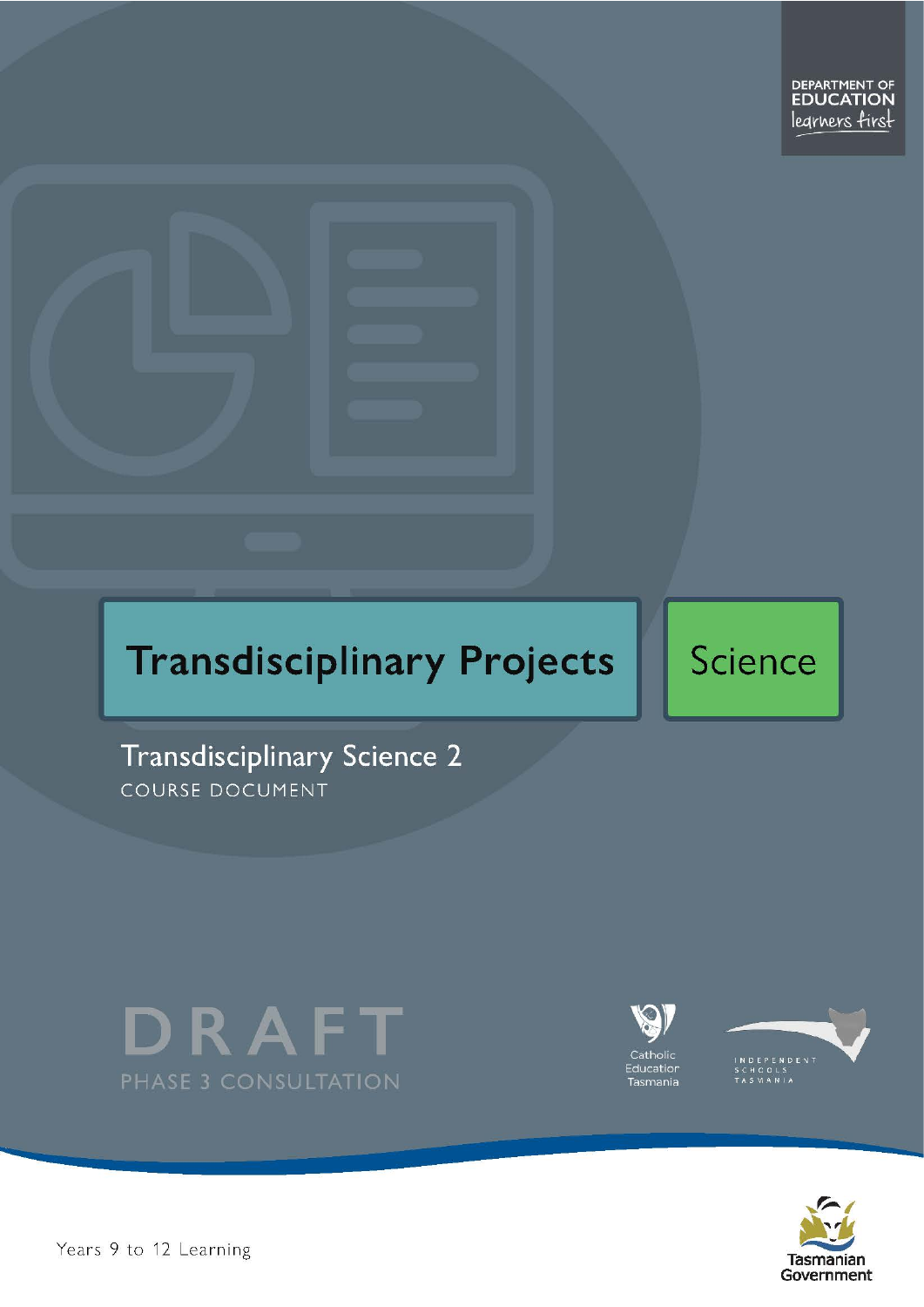# Table of Contents

Phase 3 Consultation Draft Published: March 2021

| $Stand arcs. 12$ |  |
|------------------|--|
|                  |  |
|                  |  |
|                  |  |
|                  |  |
|                  |  |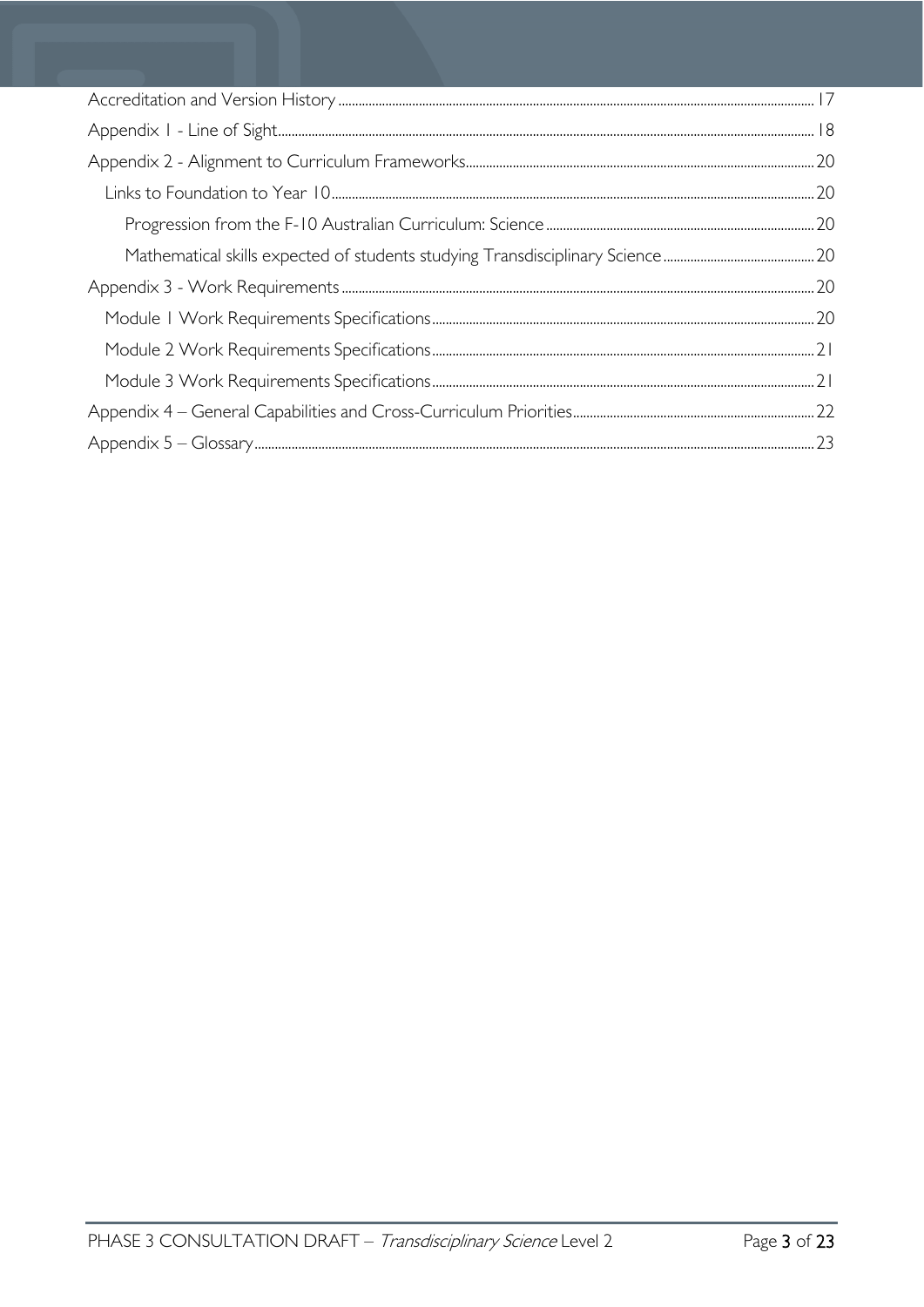# <span id="page-3-0"></span>Transdisciplinary Science, 150 hours – Level 2

This course is the Level 2 component of the Transdisciplinary Science program.

# <span id="page-3-1"></span>Aims

The purpose of Years 9 to 12 [Education](https://publicdocumentcentre.education.tas.gov.au/library/Shared%20Documents/Years-9-to-12-Education-Framework.pdf) is to enable all students to achieve their potential through Years 9 to 12 and beyond in further study, training or employment.

Years 9 to 12 Education enables: Personal Empowerment, Cultural Transmission, Preparation for Citizenship and Preparation for Work.

This course supports the principles of Access, Agency, Excellence, Balance, Support and Achievement as part of a range of programs that enables students to access a diverse and highly flexible range of learning opportunities suited to their level of readiness, interests and aspirations.

Courses aligned to the Years 9 to 12 Curriculum [Framework](https://publicdocumentcentre.education.tas.gov.au/library/Shared%20Documents/Education%209-12%20Frameworks%20A3%20WEB%20POSTER.pdf) belong to one of the five focus areas of Discipline-based Study, Transdisciplinary Projects, Professional Studies, Work-based Learning and Personal Futures.

Transdisciplinary Science Level 2 is a Transdisciplinary Projects course.

# <span id="page-3-2"></span>Focus Area – Transdisciplinary Projects

Transdisciplinary Projects courses require students to integrate, transfer and reflect on their prior knowledge, skills, attitudes and values in transdisciplinary ways. Students will engage critically and creatively to integrate the learning and ways of working from multiple disciplines. Students will produce outcomes that are only possible through the intersection between disciplines. Students will share the outcomes of Transdisciplinary Projects as appropriate to their methodology, and their exhibition of work will form a major element of their assessment. Students will reflect upon their learning by evaluating their project outputs, the effectiveness of their methodology and the implications of their work on the pre-existing body of knowledge.

Transdisciplinary projects courses have three key features that guide teaching and learning:

- engage and ideate
- connect and apply
- exhibit and reflect.



Figure 1: Transdisciplinary Project Cycle of Learning (adapted from OECD Learning Compass 2030)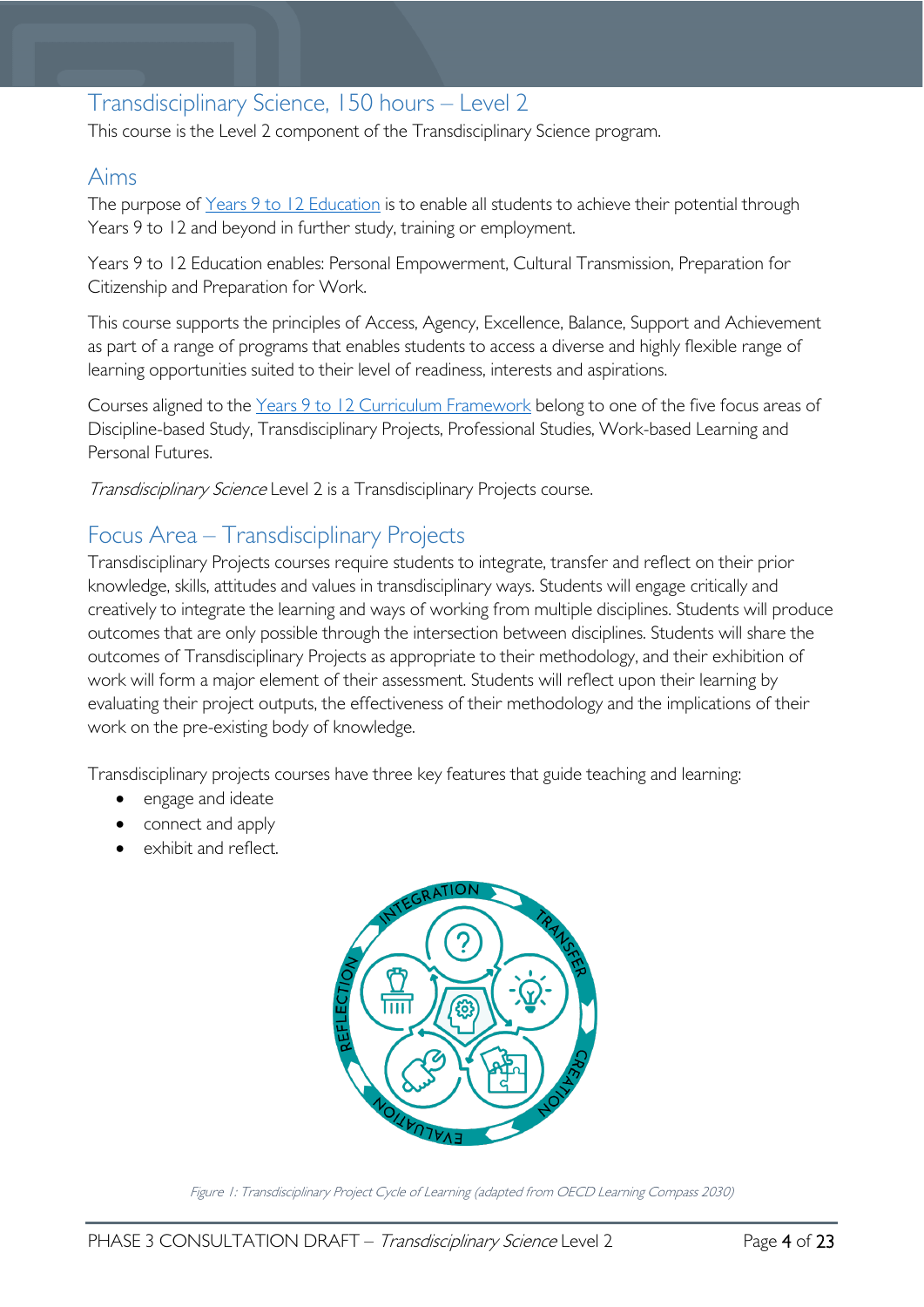In this course learners will do this by:

- Drawing on their prior learning and community to engage with an area of inquiry
- Identifying, generating and refining their inquiries by considering approaches across disciplines
- Practise methodologies that span disciplines of science with others
- Iteratively apply and refine these methodologies to their chosen area of inquiry
- Reflecting on their learning and inquiries to build their practice and understanding
- Showcasing their inquiries and reflections

# <span id="page-4-0"></span>Rationale

As part of a program of two flexible science components *Transdisciplinary Science* Level 2 provides a powerful platform for learners to develop their capabilities, in particular, to think creatively, work collaboratively, and be innovative.

Learners undertaking *Transdisciplinary Science* Level 2 will apply inquiry-based approaches to design, plan, and undertake investigations on a short term or more extended scale, responding to local or global situations. Both collaboratively and individually, students will employ a scientific approach to collecting, representing, analysing data, and using technological tools effectively. After critically evaluating their procedures or models, students communicate scientifically to draw evidence-based conclusions that may lead to further testing, exploring more effective methods or solutions, or new questions. They will be equipped to navigate, understand and adapt to what we experience as 21st Century learners.

Innovative and critical thinking in the world of science underpins a cohesive understanding of the natural world and the discovery of new ways of doing and thinking. Science is continually refining and expanding knowledge and, as this happens, stimulating new questions for future investigation.

Of the 22 divisions of academic student in the Fields of Research 2007 classification, 10 are scientific and 3 have deep and rich relationships with science.

[\(https://www.abs.gov.au/AUSSTATS/abs@.nsf/Previousproducts/1297.0Main%20Features52008](https://www.abs.gov.au/AUSSTATS/abs@.nsf/Previousproducts/1297.0Main%20Features52008) )

In practice, most modern and applied science flows between these divisions and is transdisciplinary once contextualised. Only half of these divisions, which are then further divided into recognisable disciplines, are represented within the current TCE offerings.

# <span id="page-4-1"></span>Integration of General Capabilities and Cross-Curriculum Priorities

The general capabilities addressed specifically in this course are:

- Critical and creative thinking  $\mathbb{C}$
- Ethical understanding  $\div$
- Literacy  $\blacksquare$
- Numeracy  $\frac{1}{2}$
- Personal and social capability  $\ddot{\ddot{}}$

The cross-curriculum priorities are enabled through this course are:

- Aboriginal and Torres Strait Islander Histories and Cultures  $\mathcal$
- Asia and Australia's Engagement with Asia AA
- Sustainability  $\triangleleft$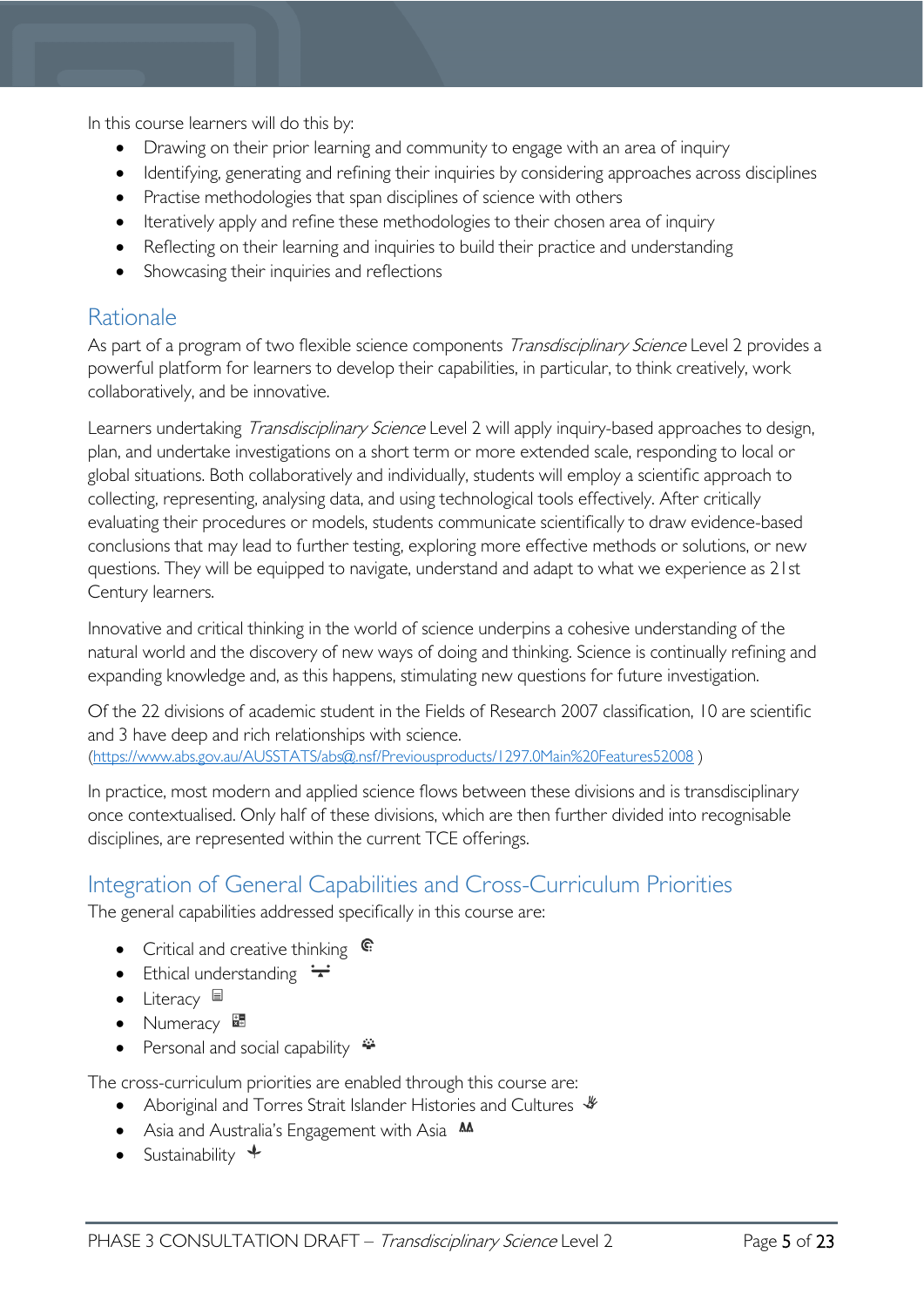### <span id="page-5-0"></span>Course Description

Transdisciplinary Science Level 2, together with its Level 3 component, provides an opportunity to inquire deeply into an area of scientific interest within Tasmania. Learners will choose and refine a line of questioning to gain both a breadth and depth of scientific knowledge and practice that is applied in our state. Learners will experience and gain expertise in inquiry processes and how knowledge is created. By coming to an evidence-based understanding through the applied observation and thinking skills in this course learners are prepared for any pathway in the twenty-first century.

### <span id="page-5-1"></span>Pathways

- Transdisciplinary Science Level 2 has a clear pathway from Australian Curriculum Science F-10 and other TASC Science courses as well as some TASC HaSS, HPE, Technologies and Mathematics courses.
- As the study of all life *Transdisciplinary Science* Level 2 has a clear pathway to large range of TASC and vocational pathways.

### <span id="page-5-2"></span>Course Requirements

Learners are required to work as directed in practical situations as potentially dangerous materials and equipment may be used in this course.

Providers offering this course will need equipment, materials and a suitable space to carry out the practical component of the course effectively and safely.

This course requires learners to collaborate with others.

# <span id="page-5-3"></span>Course Structure, Delivery and Progression

#### <span id="page-5-4"></span>**Structure**

This course consists of three 50-hour modules.

Modules Available Core Module 1: Inquiry, science and Tasmania Core Module 2: Inquiry, methodology and theory Core Module 3: Inquiry project



#### <span id="page-5-5"></span>**Delivery**

The three modules should be delivered in order 1, 2, 3.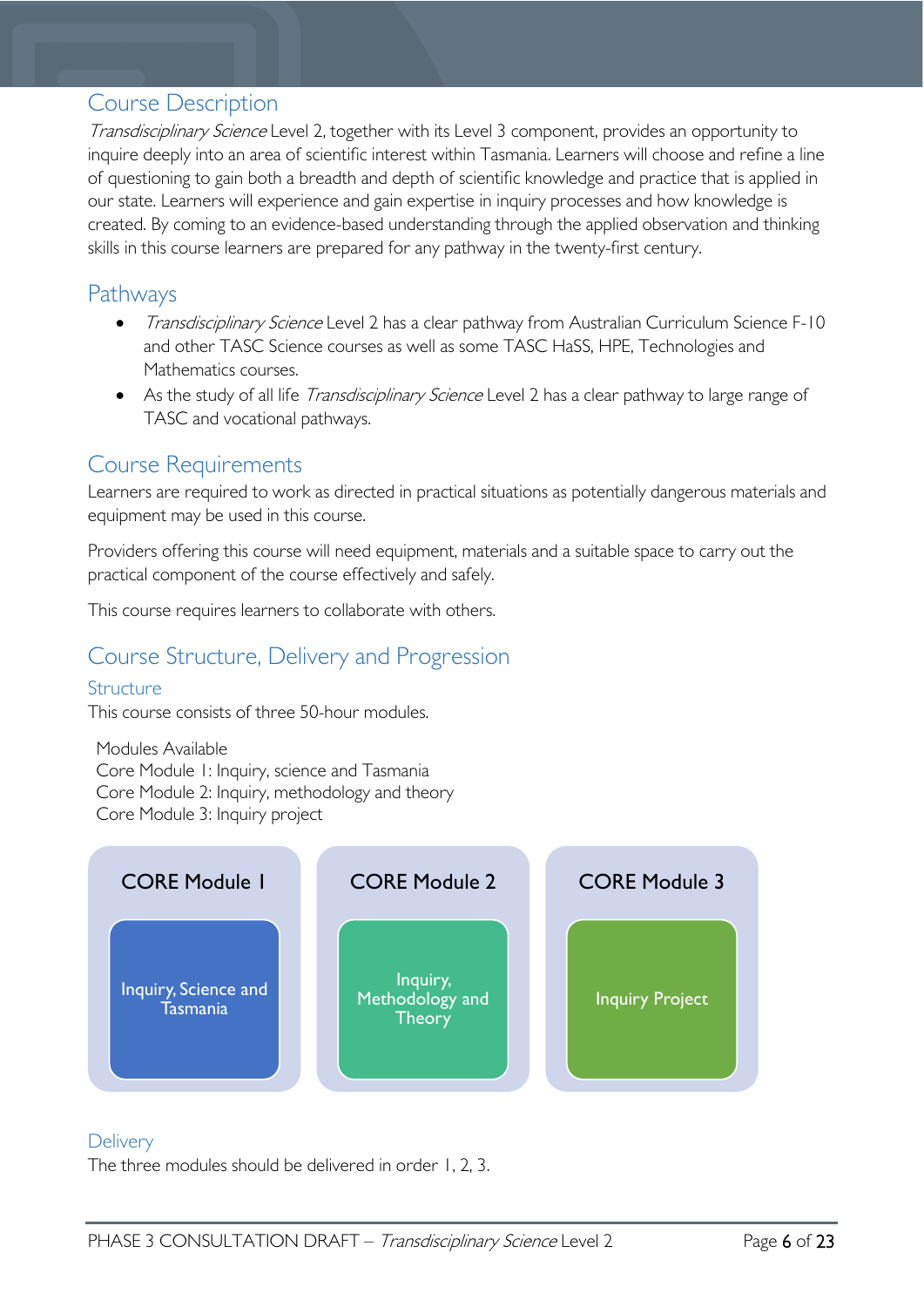#### <span id="page-6-0"></span>Developmental Progression

Module 1 introduces the learner to key ideas, concepts, skills, knowledge and understanding. Module 2 enables the learner to build upon these key ideas, concepts, skills, knowledge and understanding. Module 3 enables the learner to further build on these key ideas, concepts, skills, knowledge and understanding.

The progression of learning is evidenced through assessment opportunities which provide feedback to promote further learning. A culminating performance of understanding is reflected in the final work requirements.

# <span id="page-6-1"></span>Module 1 - Inquiry, science and Tasmania

Science is indispensable in Tasmania – now and into our future. Module 1 of Transdisciplinary Science Level 2 taps into the extensive fields where science is applied in our state, and the prior knowledge of learners, to engage with and ideate a focus that is relevant to our community. Learners will discover that in practice science draws from many disciplines. By researching, connecting and iteratively inquiring into this focus learners will begin to understand its place in Tasmania, and the theories, models and methodologies that are key to creating knowledge and feed back into the Tasmanian Community.

The application of science though inquiry, reflection and refinement of understanding at every stage is key to this module. Learners should always be prepared to question their work and return to previous work to ensure they build their knowledge. Through this process possible lines of inquiry will emerge to be further refined in Module 2. Learners will have the opportunity to demonstrate their findings and plans though a folio.

#### <span id="page-6-2"></span>Module 1 Learning Outcomes

On successful completion of this module, learners will be able to:

- 1. analyse the interrelationships of the development and applications of science with technology and the values of the broader community
- 2. apply and analyse models and theories used to explain scientific processes
- 3. interpret, adapt and communicate within scientific inquiry
- 4. work independently and with others to research, design and implement exploratory investigations for scientific inquiry

#### <span id="page-6-3"></span>Module 1 Content

Within this module learners will discover where science is valued within the Tasmanian context. They will choose one area to investigate and analyse in detail to understand the development and limitations of this application of science and its interrelationships with technology and sustainability within Tasmania. They will broadly explore the transdisciplinary nature of this science, the knowledge required and how it is applied. In parallel with this, learners will become familiar with and iteratively practice methodologies used in Tasmania for this application of science. Learners will then analyse their understanding and experience to choose a focus, and plan, for further investigation in Module 2.

#### Key Knowledge

Within science that is valued, applied or researched in the Tasmanian context learners will investigate and analyse where:

#### Science as a human endeavour

- theories have been refined or replaced as new evidence, models or theories have emerged
- there are opportunities to refine theories or gather more data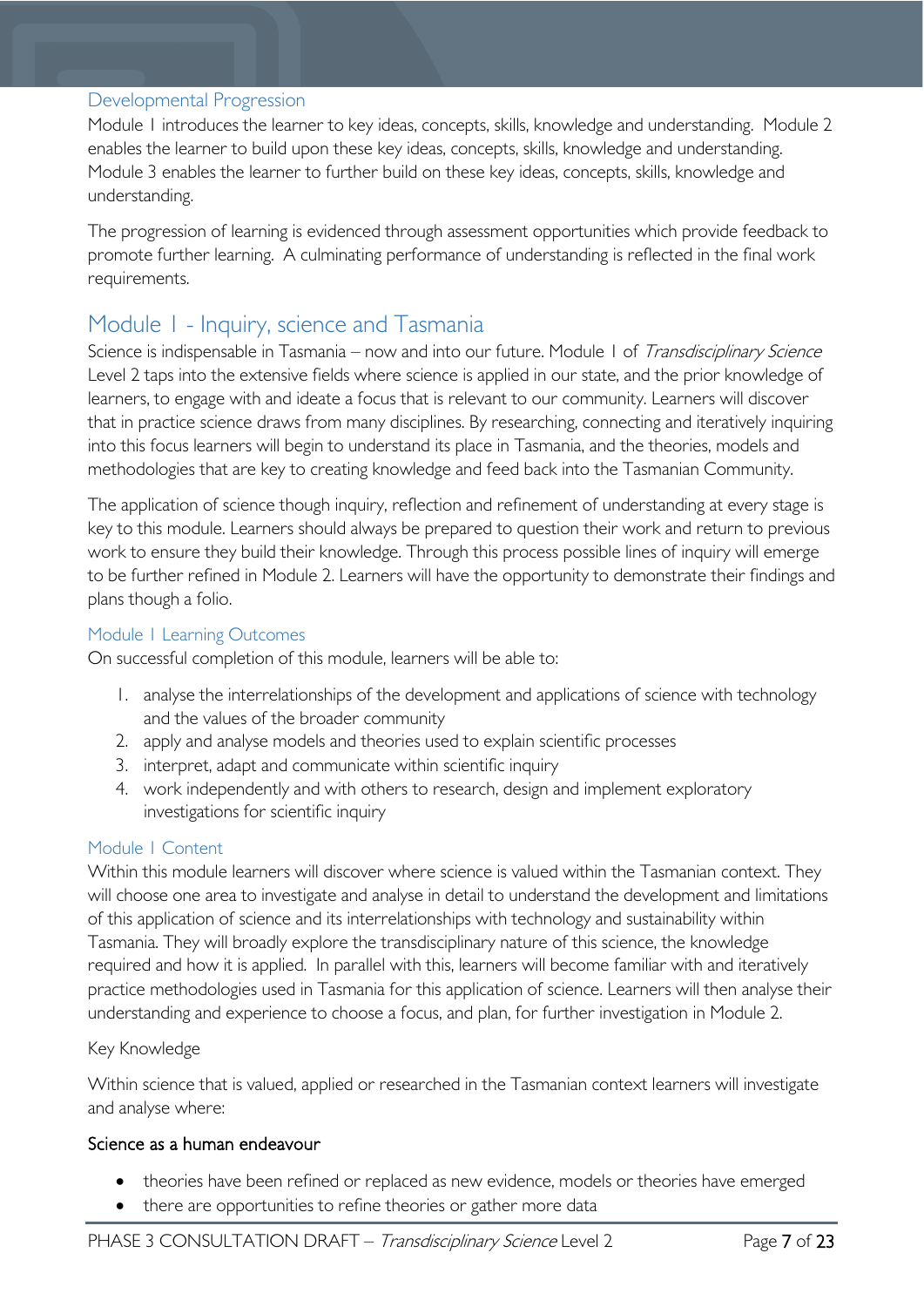- technology has assisted in greater understanding
- social, economic, cultural or environmental sustainability is impacted in Tasmania.

#### Science understanding

- the specialist knowledge required involves more than one scientific discipline
- the theories and concepts that need to be referenced.

#### Key skills

#### Science inquiry skills

Within science that is valued in the Tasmanian context learners will:

#### Design and implementation of inquiry

- identify, research and construct questions for investigation
- design and conduct exploratory investigations to collect valid and reliable primary data that include procedures, risk assessment and ethical considerations
- explore ways to usefully organise and represent data.

#### Evaluation of inquiry

- analyse the limitations of primary and secondary data and how they can be addressed
- research and analyse processes, claims and conclusions within a field of science
- draw valid and reasoned conclusions through discussing the inter-relationships of data, theories and models
- analyse processes, data and conclusions to inform further investigation.

#### <span id="page-7-0"></span>Module 1 Work Requirements

The work requirements of a course are processes, products or performances that provide a significant demonstration of achievement that is measurable against the course's standards. Work requirements need not be the sole form of assessment for a module.

This module includes one (1) investigation work requirement (Applying Science in Tasmania)

See Appendix 3 for summary of Work Requirement specifications for this course.

#### <span id="page-7-1"></span>Module 1 Assessment

This module will assess criteria 1, 2, 3, 4.

# <span id="page-7-2"></span>Module 2 - Inquiry, methodology and theory

To understand science in Tasmania, the national context needs to be investigated. Module 2 of Transdisciplinary Science Level 2 will provide an opportunity to engage more deeply with their chosen focus. By researching, connecting and iteratively inquiring into this focus learners will begin to ideate towards an extended inquiry question. By applying theories, models and methodologies they will be able to make the connections to begin to prepare and support their extended inquiry.

Targeted application of science though inquiry, reflection and refinement of understanding at every stage is key to this module. Learners should always be prepared to question their work and return to previous work to ensure they are able to build their knowledge. Through this process questions for inquiry will emerge to be with one question to be chosen for Module 3. Learners will have the opportunity to demonstrate their findings and plans though a folio.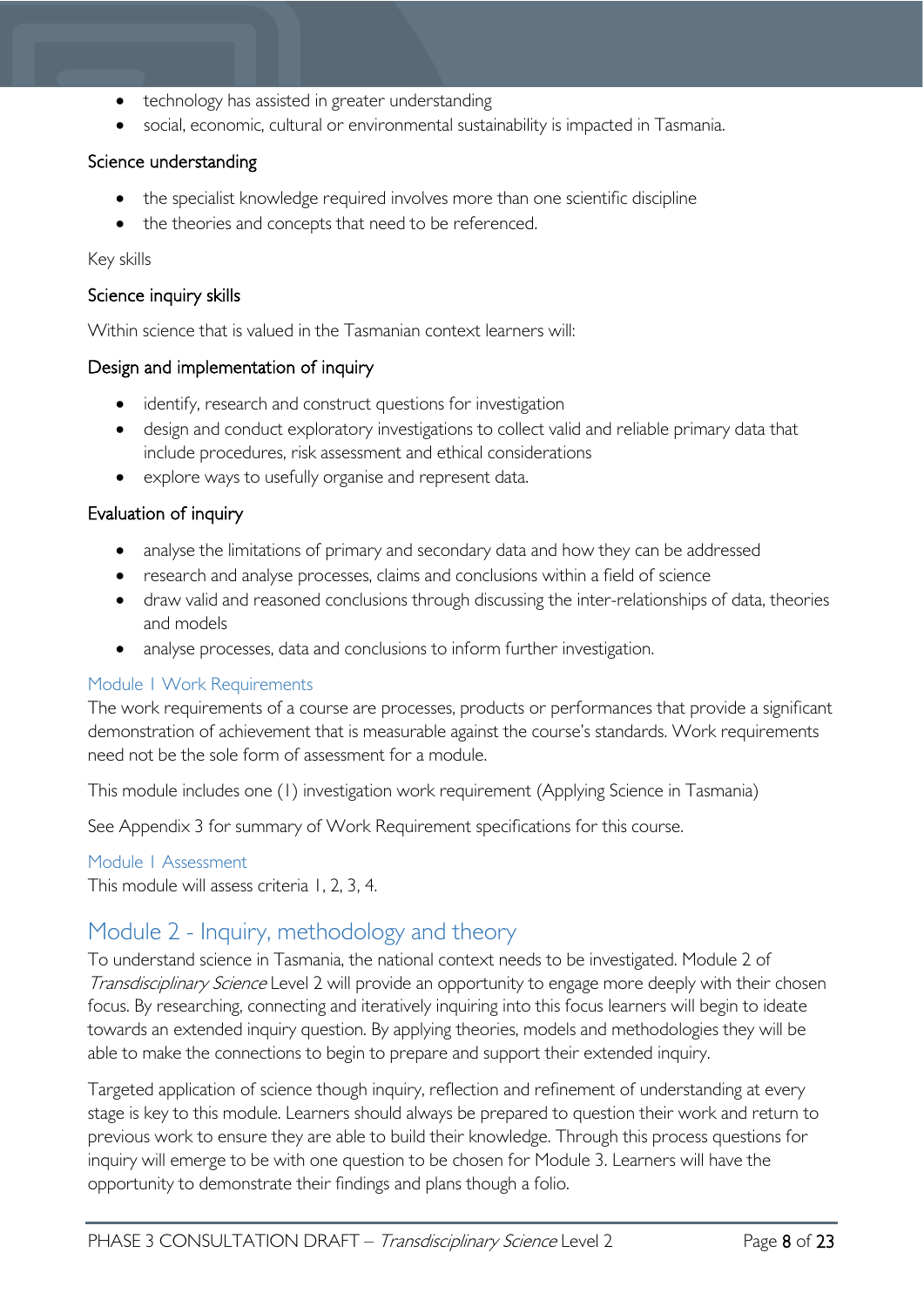#### <span id="page-8-0"></span>Module 2 Learning Outcomes

On successful completion of this module, learners will be able to:

- 1. Analyse the interrelationships of the development and applications of science with technology and the values of the broader community
- 2. Apply and analyse models and theories used to explain scientific processes
- 3. Interpret, adapt and communicate within scientific inquiry
- 5. Work independently and with others to research, design and implement investigations for to prepare for and/or support scientific inquiry.

#### <span id="page-8-1"></span>Module 2 Content

Within this module learners will investigate and analyse (within the national context for their chosen focus) and further inquire into the development and limitations of this focus and its interrelationships with technology and sustainability within Australia. They will investigate and analyse the transdisciplinary nature of this focus, the knowledge required and how it is applied. In parallel with this, learners will become familiar with, practise, evaluate and iteratively refine methodologies to be used in their extended investigation in Module 3. Learners will then analyse their understanding and experience to create a detailed plan for their extended investigation in Module 3.

#### Key Knowledge

Within a chosen scientific focus learners will investigate and analyse where:

#### Science as a human endeavour

- theories of interest have been refined or replaced as new evidence, models or theories has emerged
- there are opportunities to refine theories or gather more data
- technology has assisted in greater understanding
- social, economic, cultural or environmental sustainability is impacted in Australia
- where there is collaboration within Australia.

#### Science understanding

- the specialist knowledge required involves more than one scientific discipline
- the detailed theories and concepts being applied (including mathematical modelling)
- different methodologies and specific terminology are used.

#### Key skills

#### Science inquiry skills

Within a chosen scientific focus learners will engage in investigations to develop and support an extended inquiry:

#### Design and implementation of inquiry

- identify, research and construct questions for investigation
- design and conduct exploratory investigations to collect valid and reliable primary data that include procedures, risk assessment and ethical considerations
- explore ways to usefully organise and represent data.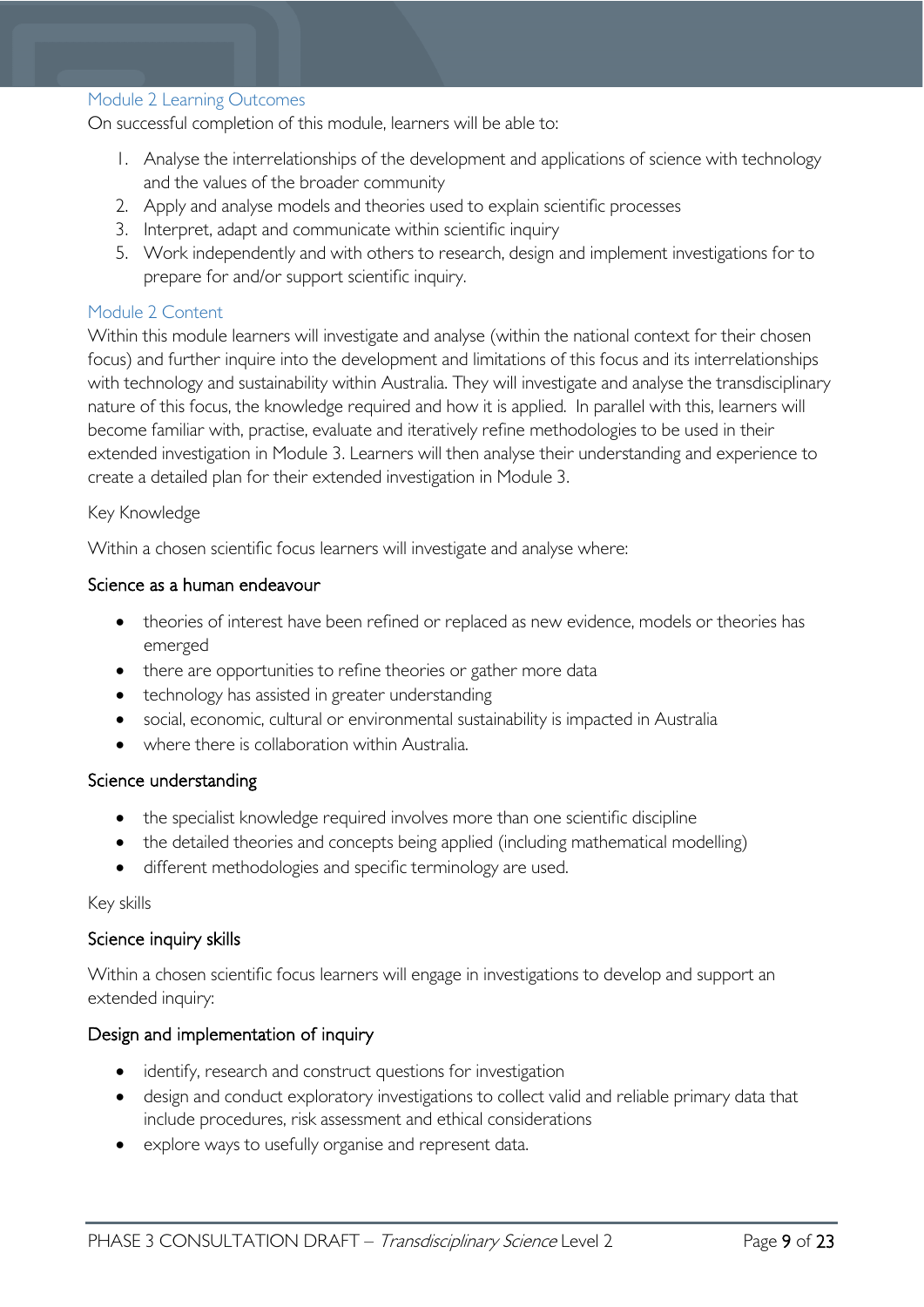#### Evaluation of inquiry

- analyse the limitations of primary and secondary data and how they can be addressed
- research and analyse processes, claims and conclusions within a field of science
- draw valid and reasoned conclusions through discussing the inter-relationships of data, theories and models
- analyse processes, data and conclusions to inform further investigation.

#### <span id="page-9-0"></span>Module 2 Work Requirements

The work requirements of a course are processes, products or performances that provide a significant demonstration of achievement that is measurable against the course's standards. Work requirements need not be the sole form of assessment for a module.

This module includes one (1) investigation work requirement (Applying methodology and specialist knowledge)

See Appendix 3 for summary of Work Requirement specifications for this course.

#### <span id="page-9-1"></span>Module 2 Assessment

This module will assess criteria 1, 2, 3, 5.

### <span id="page-9-2"></span>Module 3 - Inquiry project

All science has global traditions and inter-relationships – learners will explore these to inform their chosen inquiry. Module 3 of *Transdisciplinary Science* Level 2 will provide an opportunity to inquire deeply into a question developed through Modules 1 and 2. By researching, connecting and iteratively inquiring into this question learners will build their understanding. By applying theories, models and methodologies they will be able to make the connections required to come to valid and supported conclusions.

As with previous modules – specific application of science though inquiry, reflection and refinement of understanding at every stage is key. Learners should always be prepared to question their work and return to previous work to ensure they are able to build their knowledge. Through this process possible answers to the inquiry question will crystalise and be discussed. Learners will have the opportunity to demonstrate their findings though a folio, a poster and a presentation.

#### <span id="page-9-3"></span>Module 3 Learning Outcomes

On successful completion of this module, learners will be able to:

- 1. analyse the interrelationships of the development and applications of science with technology and the values of the broader community
- 2. apply and analyse models and theories used to explain scientific processes
- 3. interpret, adapt and communicate within scientific inquiry
- 6. work independently and with others to research, design and implement investigations to complete an extended scientific inquiry

#### <span id="page-9-4"></span>Module 3 Content

Within this module learners will investigate and analyse within the international context of their chosen investigation. They will inquire into the development and limitations specific to their extended investigation and its interrelationships with technology and sustainability globally. They will investigate and analyse the transdisciplinary nature of their investigation, the knowledge required, and how it is applied. In parallel with this, learners will become familiar with, practise, evaluate and refine methodologies as they are used in their extended investigation. Learners will then analyse their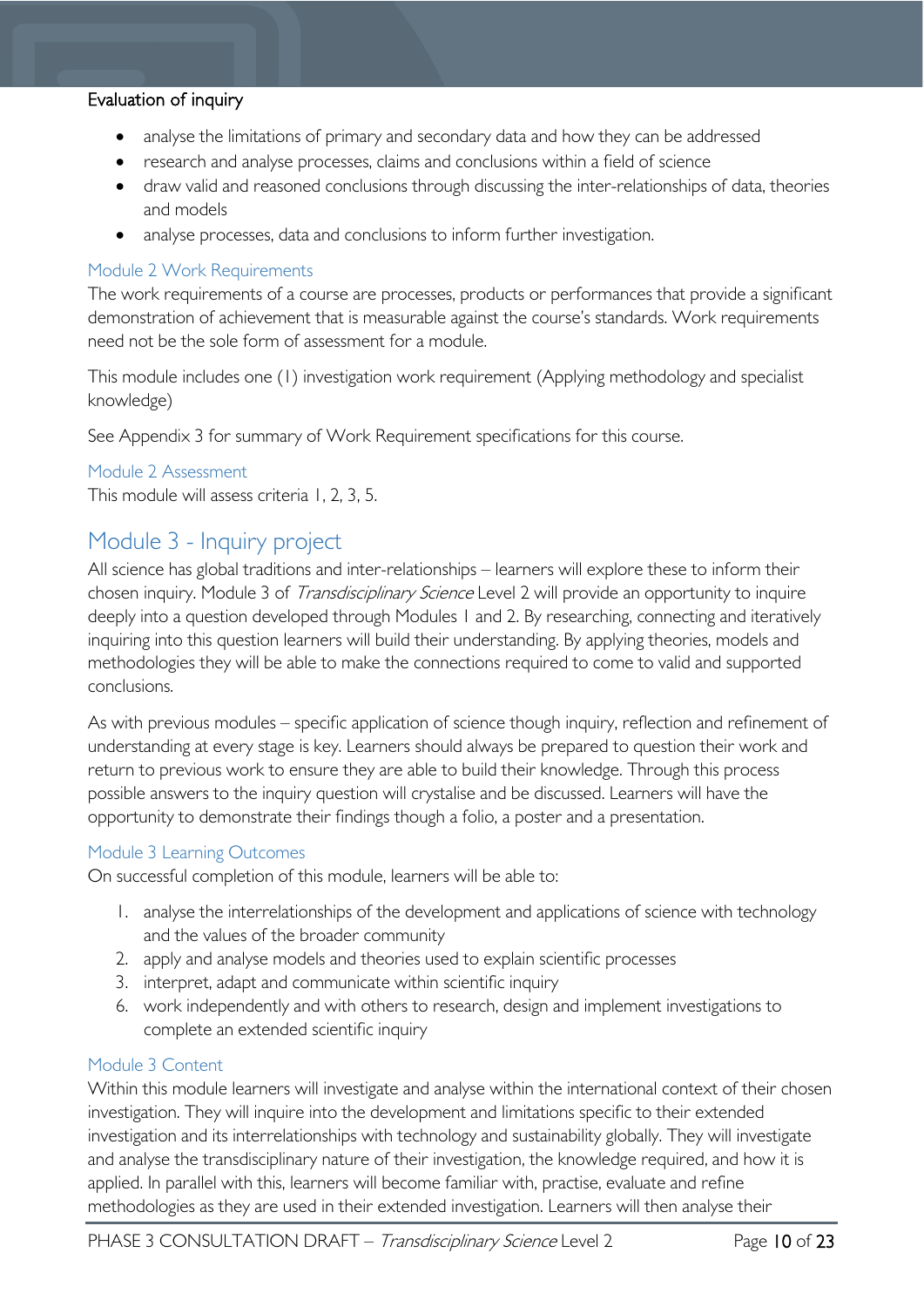understanding and experience to produce a poster and a folio that represents their work and what they have found.

#### Key Knowledge

Within a scientific inquiry, learners will investigate and analyse where:

#### Science as a human endeavour

- theories of interest have been refined or replaced as new evidence, models or theories has emerged
- there are opportunities to refine theories or gather more data
- technology has assisted in greater understanding
- social, economic, cultural or environmental sustainability is impacted in Australia
- where there is international collaboration.

#### Science understanding

- the specialist knowledge required involves more than one scientific discipline
- the detailed theories and concepts that are being applied (including mathematical modelling)
- different methodologies and specific terminology are used.

#### Key skills

#### Science inquiry skills

Within a scientific inquiry, learners will engage in one or more related investigations:

#### Design and implementation of inquiry

- identify, research and construct questions for investigation
- design and conduct exploratory investigations to collect valid and reliable primary data that include procedures, risk assessment and ethical considerations
- explore ways to usefully organise and represent data.

#### Evaluation of inquiry

- analyse the limitations of primary and secondary data and how they can be addressed
- research and analyse processes, claims and conclusions within a field of science
- draw valid and reasoned conclusions through discussing the inter-relationships of data, theories and models
- analyse processes, data and conclusions to inform further investigation.

#### <span id="page-10-0"></span>Module 3 Work Requirements

The work requirements of a course are processes, products or performances that provide a significant demonstration of achievement that is measurable against the course's standards. Work requirements need not be the sole form of assessment for a module.

This module includes one (1) folio and one (1) product work requirement (Inquiry Folio and Inquiry Poster)

See Appendix 3 for summary of Work Requirement specifications for this course.

#### <span id="page-10-1"></span>Module 3 Assessment

This module will assess criteria 1, 2, 3, 6.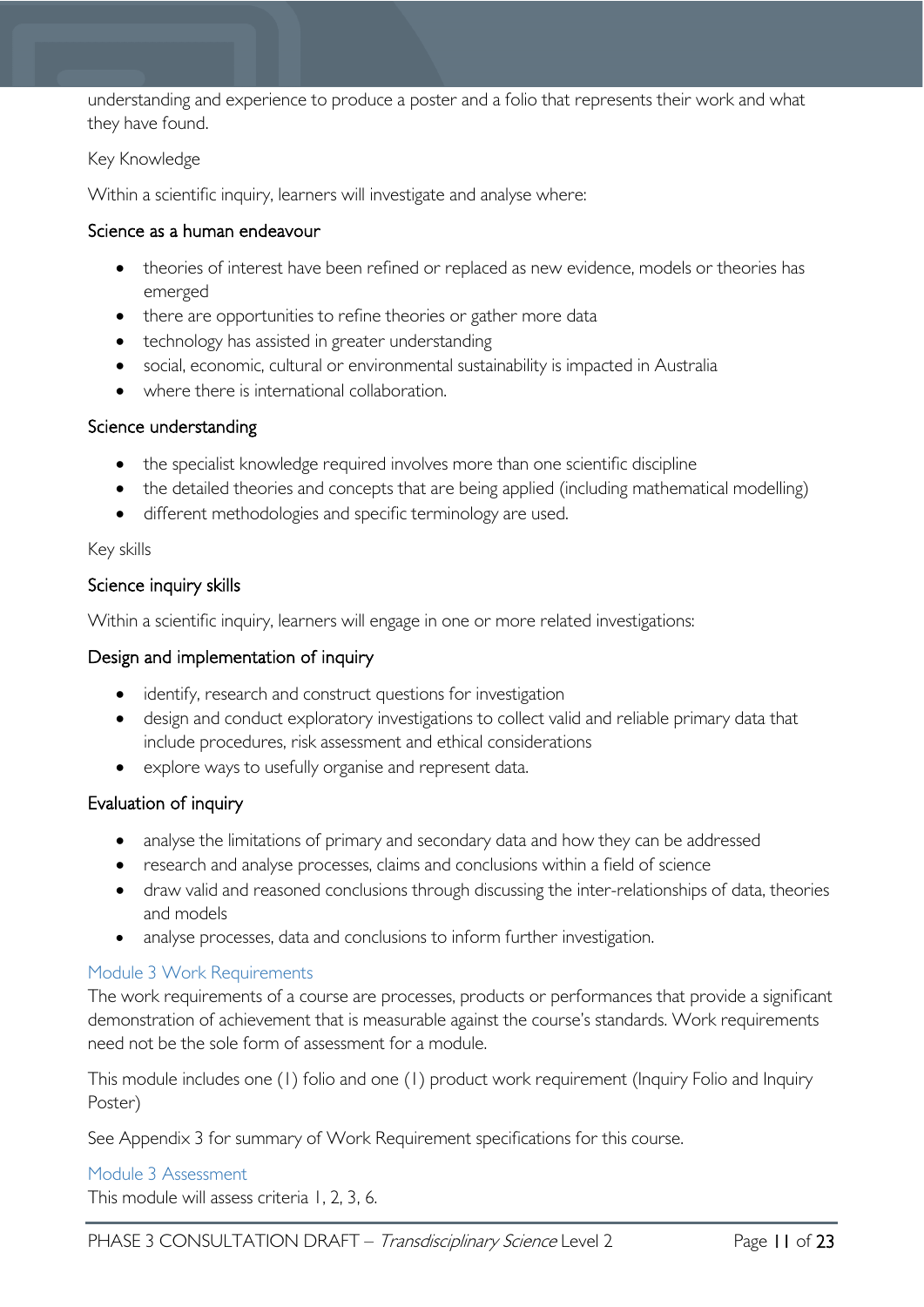### <span id="page-11-0"></span>Assessment

Criterion-based assessment is a form of outcomes assessment that identifies the extent of learner achievement at an appropriate end-point of study. Although assessment – as part of the learning program – is continuous, much of it is formative, and is done to help learners identify what they need to do to attain the maximum benefit from their study of the course. Therefore, assessment for summative reporting to TASC will focus on what both teacher and learner understand to reflect endpoint achievement.

The standard of achievement each learner attains on each criterion is recorded as a rating 'A', 'B', or 'C', according to the outcomes specified in the standards section of the course.

A 't' notation must be used where a learner demonstrates any achievement against a criterion less than the standard specified for the 'C' rating.

A 'z' notation is to be used where a learner provides no evidence of achievement at all.

Internal assessment of all criteria will be made by the provider. Providers will report the learner's rating for each criterion to TASC.

<span id="page-11-1"></span>**Criteria** 

|                      | Module  | Module 2 | Module 3 | Notes                                                                |
|----------------------|---------|----------|----------|----------------------------------------------------------------------|
| Criteria<br>Assessed | 1,2,3,4 | ,2,3,5   | ,2,3,6   | Three common in all modules<br>and one focus criterion per<br>module |

The assessment for *Transdisciplinary Science* Level 2 will be based on the degree to which the learner can:

- 1. analyse the interrelationships between the development and applications of science
- 2. apply models and theories used to understand science
- 3. interpret, analyse and communicate within scientific inquiry
- 4. research, design and implement exploratory investigations individually and with others
- 5. research, design and implement investigations individually and with others
- 6. research, design and implement an extended scientific inquiry individually and with others

#### <span id="page-11-2"></span>**Standards**

Criterion 1: analyse the interrelationships between the development and applications of science

| Rating C                    | Rating B                                                       | Rating A                       |
|-----------------------------|----------------------------------------------------------------|--------------------------------|
| describes the role of       | explains the role of                                           | analyses the role of           |
| collaboration and new       | collaboration and new                                          | collaboration and new          |
| evidence in the development | evidence, and technologies, in                                 | evidence, and technologies, in |
| of scientific knowledge     | the development of scientific<br>the development of scientific |                                |
|                             | knowledge                                                      | knowledge                      |
| describes ways in which     | explains ways in which                                         | analyses ways in which         |
| science has been used in    | science has been used in                                       | science has been used in       |
| society to meet needs and   | society to meet needs and                                      | society to meet needs and      |
| identifies implications of  | identifies implications of                                     | identifies implications of     |
| these applications.         | these applications.                                            | these applications.            |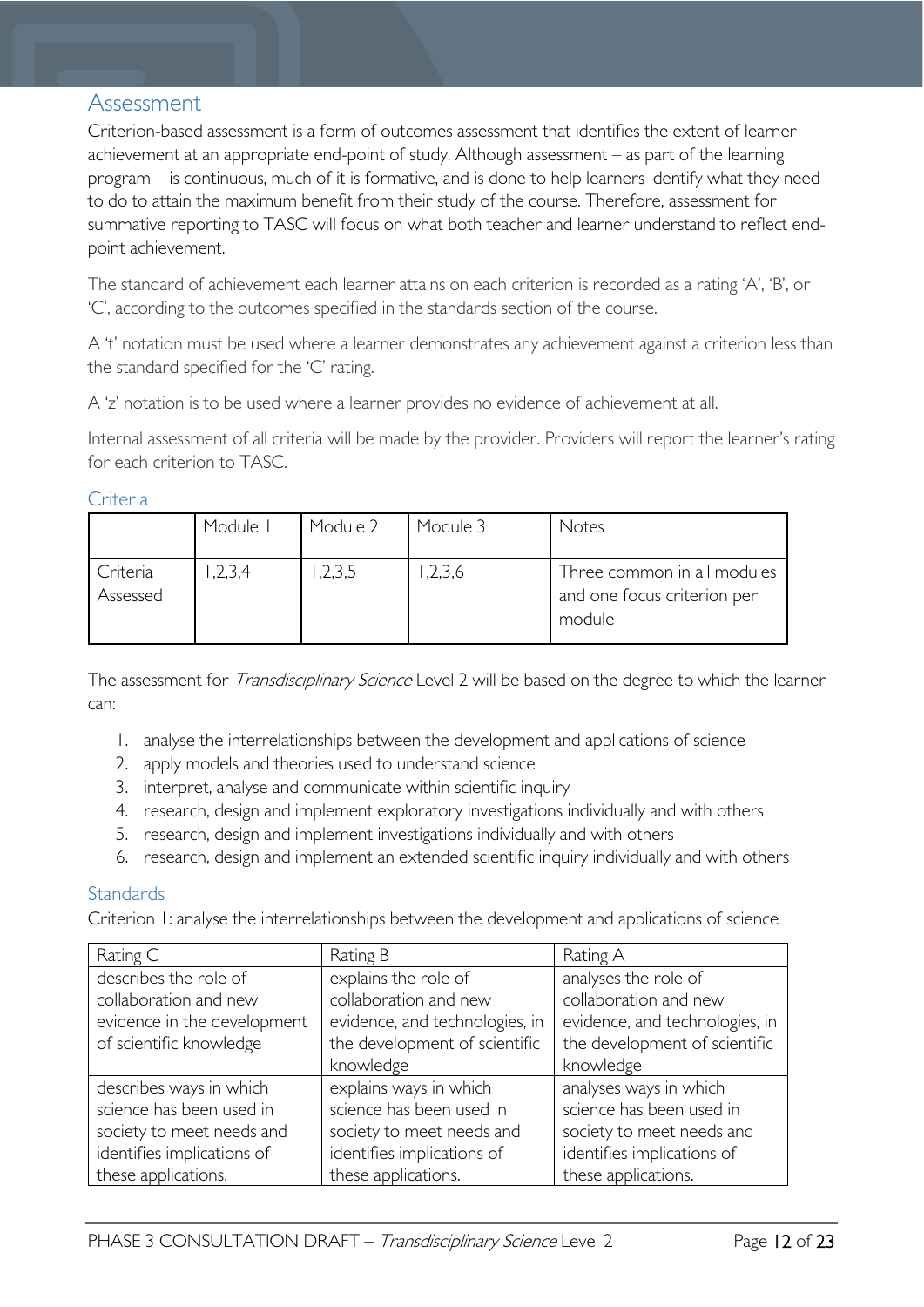Criterion 2: apply models and theories used to understand science

| Rating C                      | Rating B                   | Rating A                    |
|-------------------------------|----------------------------|-----------------------------|
| describes key aspects of      | analyses key aspects of    | analyses theories or models |
| theories or models used to    | theories or models used to | used to explain a system    |
| explain a system process      | explain a system process   | process                     |
| describes phenomena,          | analyses and explains      | analyses phenomena and      |
| interprets problems and       | phenomena, interprets      | problems and makes          |
| makes predictions in familiar | problems and makes         | predictions in familiar     |
| contexts.                     | predictions in familiar    | contexts.                   |
|                               | contexts.                  |                             |

Criterion 3: interpret, analyse and communicate within scientific inquiry

| Rating C                      | Rating B                       | Rating A                      |
|-------------------------------|--------------------------------|-------------------------------|
| selects data to demonstrate   | selects data as evidence for   | selects of data as evidence   |
| trends and presents simple    | conclusions with reference to  | conclusions with reference to |
| conclusions based on data     | models and/or theories         | models and/or theories and    |
|                               |                                | identify limitations          |
| considers processes and       | analyses processes and claims, | evaluates processes and       |
| claims, and suggests          | and uses evidence to identify  | claims, and provides an       |
| improvements or alternatives  | possible improvements or       | evidence-based discussion of  |
|                               | alternatives                   | improvements or alternatives  |
| selects and uses appropriate  | selects and uses appropriate   | selects, constructs and uses  |
| representations to describe   | representations to describe    | appropriate representations   |
| relationships and solve       | relationships and to solve     | to describe relationships and |
| problems                      | unfamiliar problems            | to solve unfamiliar problems  |
| communicates effectively in a | communicates clearly in a      | communicates clearly in a     |
| range of modes, styles and    | range of modes, styles and     | broad range of modes, styles  |
| genres for specific purposes. | genres for specific purposes.  | and genres for specific       |
|                               |                                | purposes.                     |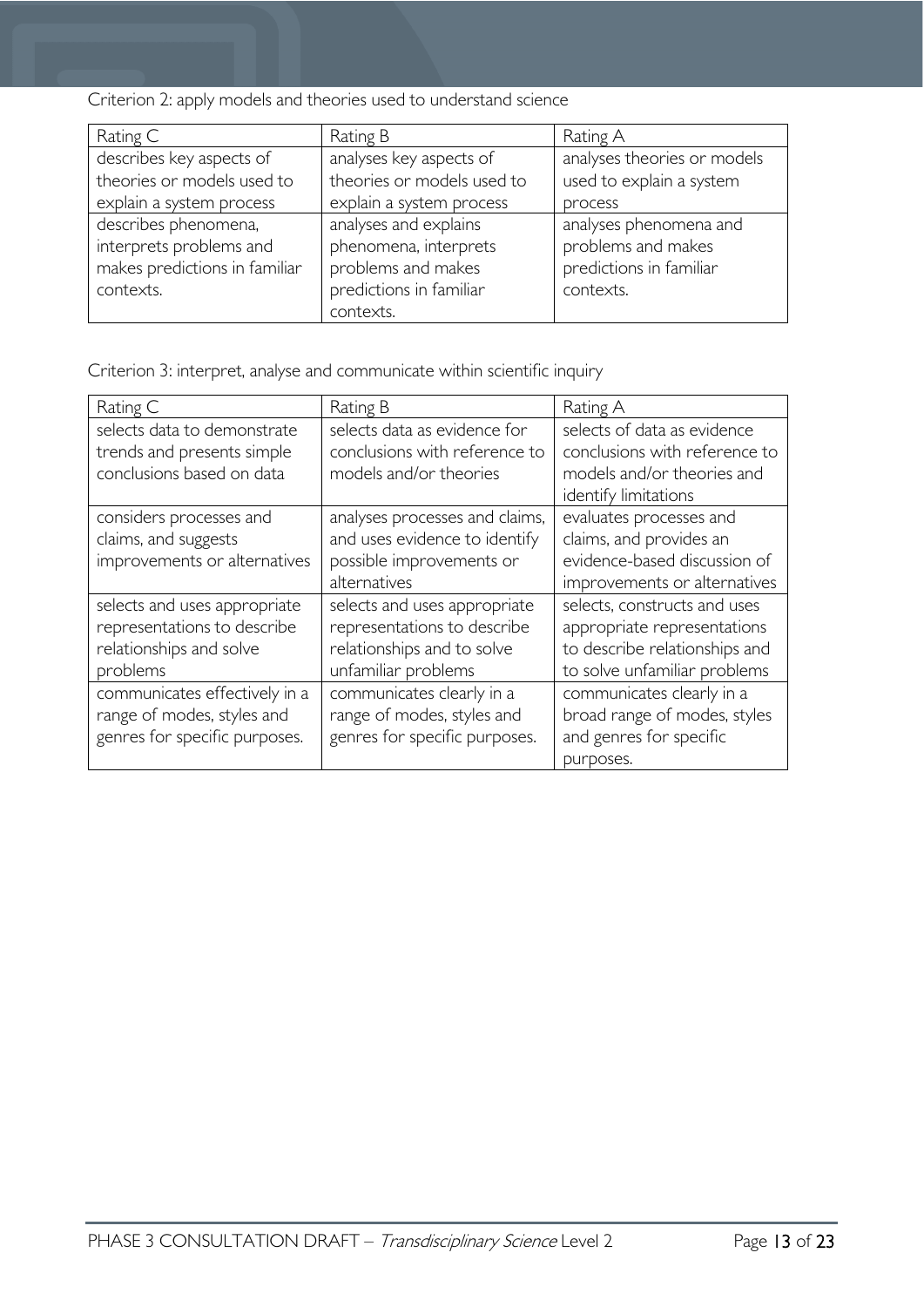Criterion 4: research, design and implement exploratory investigations individually and with others

| Rating C                                                                                                                                                                   | Rating B                                                                                                                                                                        | Rating A                                                                                                                                                                       |
|----------------------------------------------------------------------------------------------------------------------------------------------------------------------------|---------------------------------------------------------------------------------------------------------------------------------------------------------------------------------|--------------------------------------------------------------------------------------------------------------------------------------------------------------------------------|
| researches for, plans and<br>conducts safe, ethical<br>investigations that collect valid<br>data in response to explore<br>applications of science                         | researches for, designs,<br>conducts and refines safe,<br>ethical investigations that<br>collect valid data to explore<br>applications of science                               | researches for, designs,<br>conducts and refines safe,<br>ethical investigations that<br>efficiently collect valid data<br>to explore applications of<br>science               |
| analyses data to identify<br>trends, the reliability of the<br>data, and sources of error                                                                                  | analyses data to explain<br>trends, the reliability of the<br>data, and sources of error                                                                                        | analyses data to explain<br>broad causal relationships,<br>the reliability of the data, and<br>sources of error                                                                |
| refines approaches to tasks<br>within a broad investigation<br>to take account of<br>unexpected or difficult<br>situations and/or safety<br>considerations                 | analyses and refines<br>approaches to tasks within a<br>broad investigation to take<br>account of unexpected or<br>difficult situations and/or<br>safety considerations         | analyse, rethink and refine<br>approaches to tasks within a<br>broad investigation to take<br>account of unexpected or<br>difficult situations and/or<br>safety considerations |
| analyses the extent to which<br>their roles and responsibilities<br>within a broad investigation<br>contributed to the<br>achievement of personal and<br>group objectives. | analyses the extent to which<br>individual roles and<br>responsibilities within a broad<br>investigation contributed to<br>the achievement of personal<br>and group objectives. | analyses the extent to which<br>individual roles and<br>responsibilities contributed<br>to group cohesion and the<br>achievement of personal and<br>group objectives.          |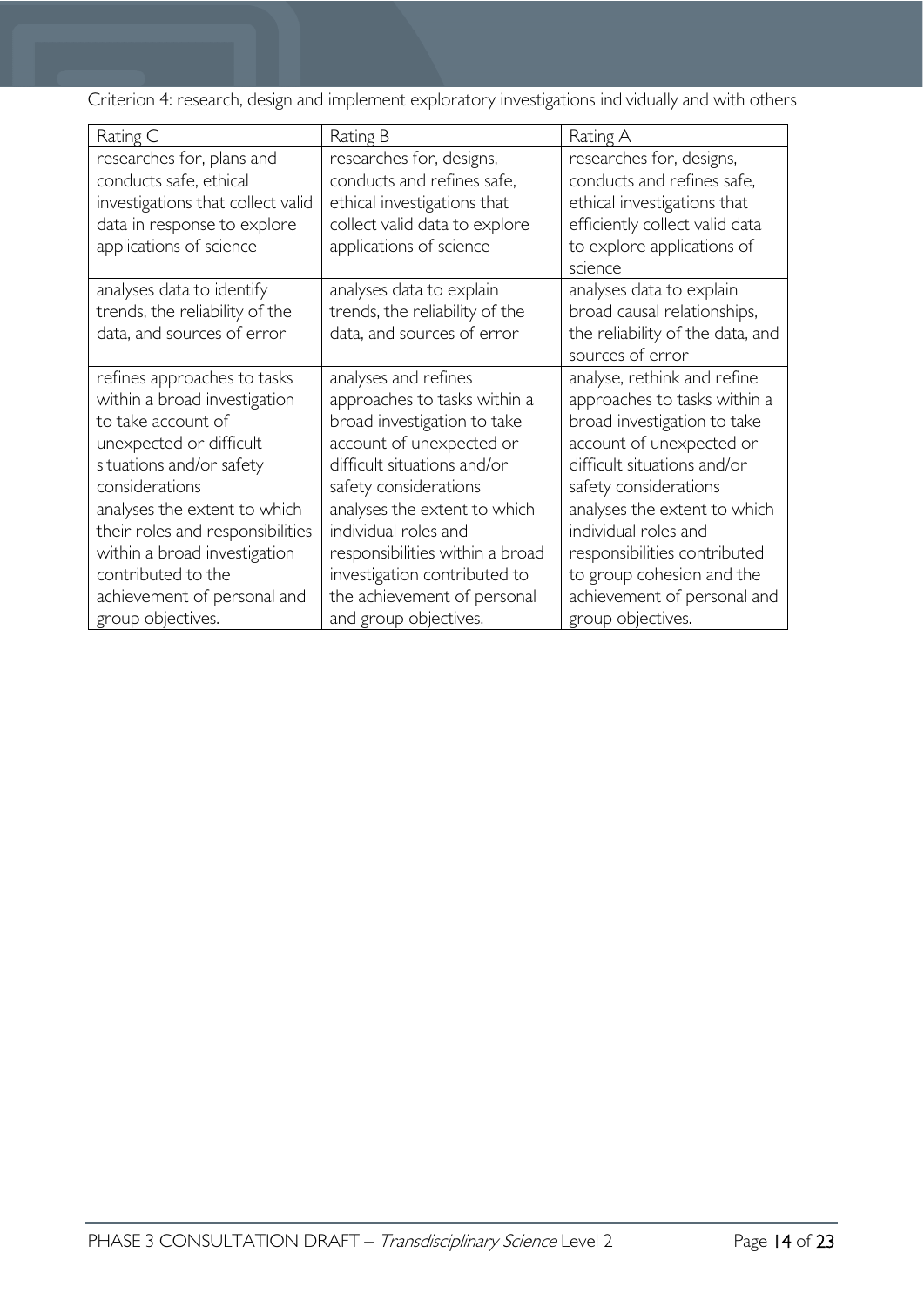| Rating C                          | Rating B                       | Rating A                          |
|-----------------------------------|--------------------------------|-----------------------------------|
| researches for, plans and         | researches for, designs,       | researches for, designs,          |
| conducts safe, ethical            | conducts and refines safe,     | conducts and refines safe,        |
| investigations that collect valid | ethical investigations that    | ethical investigations that       |
| data in to prepare for and        | collect valid data to prepare  | efficiently collect valid data to |
| support an extended               | for and support an extended    | prepare for and support an        |
| investigation                     | investigation                  | extended investigation            |
| analyses data to identify         | analyses data to explain       | analyses data to explain          |
| trends, the reliability of the    | trends, the reliability of the | broad causal relationships,       |
| data, and sources of error        | data, and sources of error     | the reliability of the data, and  |
|                                   |                                | sources of error                  |
| refines approaches to tasks       | analyses and refines           | analyse, rethink and refine       |
| within to prepare for and         | approaches to tasks to         | approaches to tasks to            |
| support an extended               | prepare for and support an     | prepare for and support an        |
| investigation to take account     | extended investigation to      | extended investigation to         |
| of unexpected or difficult        | take account of unexpected     | take account of unexpected        |
| situations and/or safety          | or difficult situations and/or | or difficult situations and/or    |
| considerations                    | safety considerations          | safety considerations             |
| analyses the extent to which      | analyses the extent to which   | analyses the extent to which      |
| their roles and responsibilities  | individual roles and           | individual roles and              |
| to prepare for and support        | responsibilities, to prepare   | responsibilities, to prepare      |
| an extended investigation         | for and support an extended    | for and support, an extended      |
| contributed to the                | investigation, contributed to  | investigation contributed to      |
| achievement of personal and       | the achievement of personal    | group cohesion and the            |
| group objectives.                 | and group objectives.          | achievement of personal and       |
|                                   |                                | group objectives.                 |

Criterion 5: research, design and implement investigations individually and with others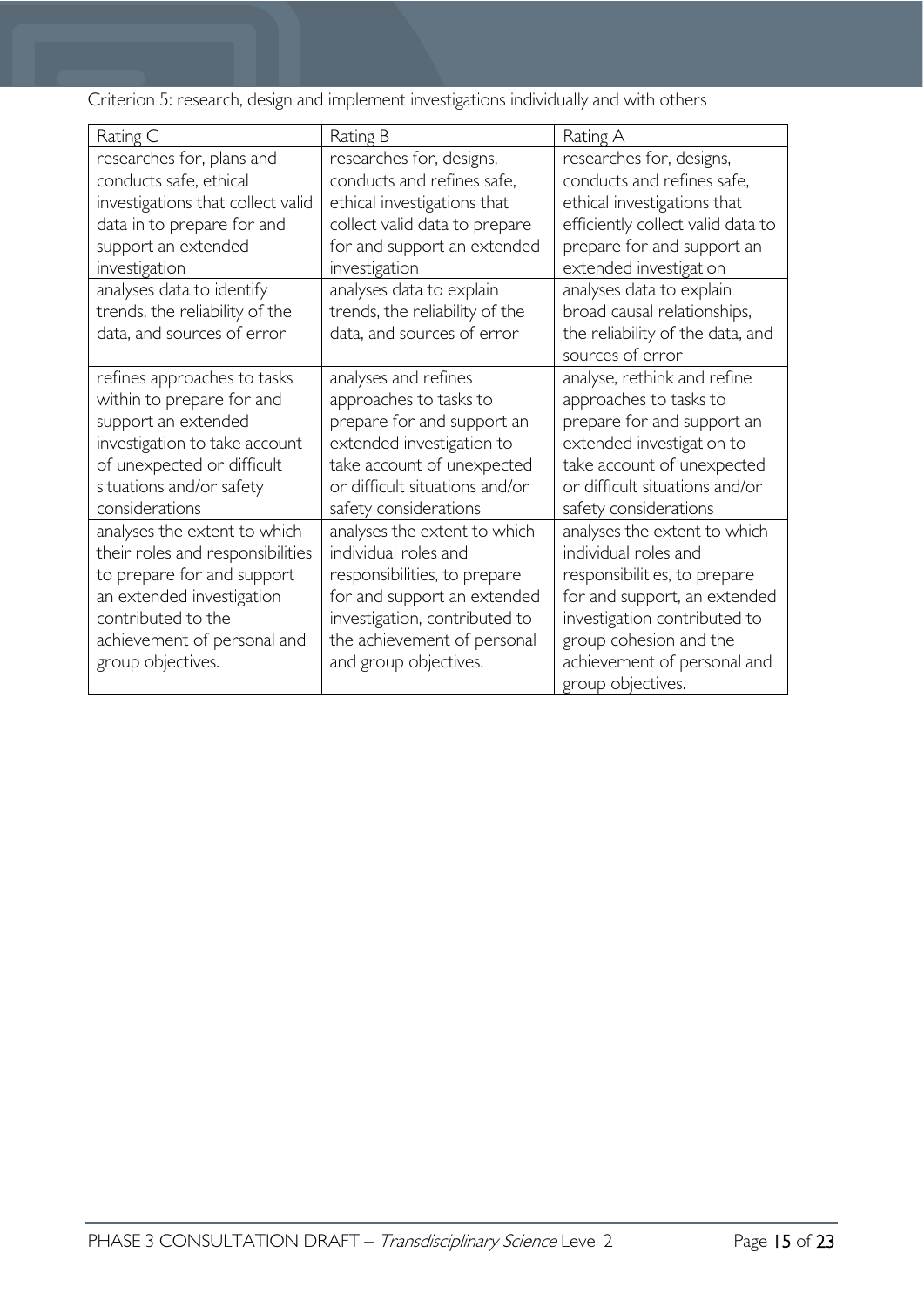Criterion 6: research, design and implement an extended scientific inquiry individually and with others

| Rating C                                                                                                                                                                       | Rating B                                                                                                                                                                               | Rating A                                                                                                                                                                                                     |
|--------------------------------------------------------------------------------------------------------------------------------------------------------------------------------|----------------------------------------------------------------------------------------------------------------------------------------------------------------------------------------|--------------------------------------------------------------------------------------------------------------------------------------------------------------------------------------------------------------|
| researches for, plans and<br>conducts safe, ethical<br>investigations that collect valid<br>data in within an extended<br>investigation                                        | researches for, designs,<br>conducts and refines safe,<br>ethical investigations that<br>collect valid data within an<br>extended investigation                                        | researches for, designs,<br>conducts and refines safe,<br>ethical investigations that<br>efficiently collect valid data<br>within an extended<br>investigation                                               |
| analyses data to identify<br>trends, the reliability of the<br>data, and sources of error                                                                                      | analyses data to explain<br>trends, the reliability of the<br>data, and sources of error                                                                                               | analyses data to explain<br>broad causal relationships,<br>the reliability of the data, and<br>sources of error                                                                                              |
| refines approaches to within<br>an extended investigation to<br>take account of unexpected<br>or difficult situations and/or<br>safety considerations                          | analyses and refines<br>approaches to tasks within an<br>extended investigation to<br>take account of unexpected<br>or difficult situations and/or<br>safety considerations            | analyse, rethink and refine<br>approaches to tasks within an<br>extended investigation to<br>take account of unexpected<br>or difficult situations and/or<br>safety considerations                           |
| analyses the extent to which<br>their roles and responsibilities<br>within an extended<br>investigation contributed to<br>the achievement of personal<br>and group objectives. | analyses the extent to which<br>individual roles and<br>responsibilities within an<br>extended investigation<br>contributed to the<br>achievement of personal and<br>group objectives. | analyses the extent to which<br>individual roles and<br>responsibilities within an<br>extended investigation<br>contributed to group<br>cohesion and the<br>achievement of personal and<br>group objectives. |

# <span id="page-15-0"></span>Quality Assurance

• This will be determined by TASC at time of accreditation.

# <span id="page-15-1"></span>Qualifications and Award Requirements

The final award will be determined by the Office of Tasmanian Assessment, Standards and Certification from 6 ratings.

The minimum requirements for an award in *Transdisciplinary Science* Level 2 are as follows:

EXCEPTIONAL ACHIEVEMENT (EA) 5 'A' ratings, 1 'B' rating HIGH ACHIEVEMENT (HA) 3 'A' ratings, 2 'B' ratings, 1 'C' rating COMMENDABLE ACHIEVEMENT (CA) 3 'B' ratings, 3 'C' ratings SATISFACTORY ACHIEVEMENT (SA) 5 'C' ratings PRELIMINARY ACHIEVEMENT (PA) 3 'C' ratings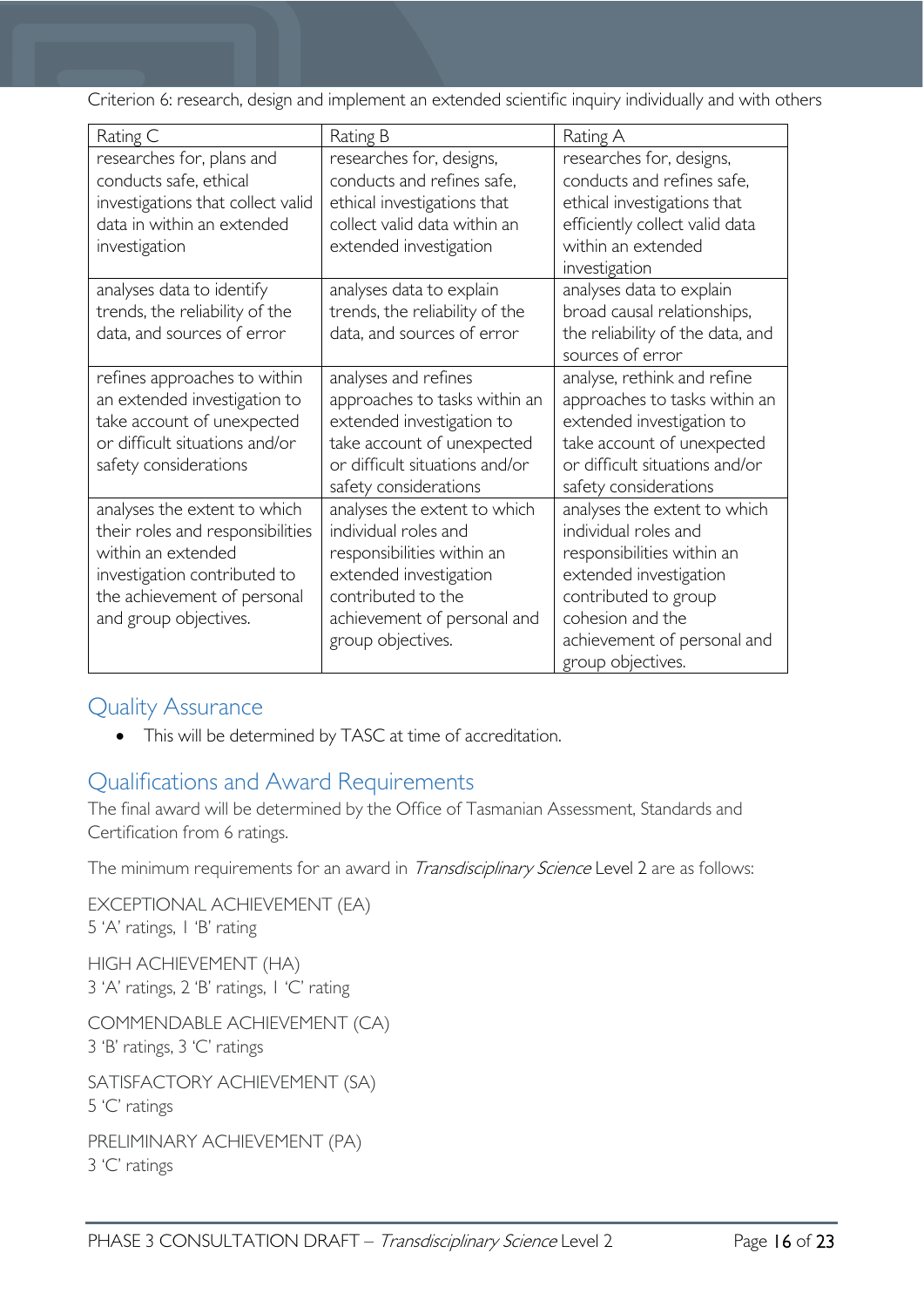A learner who otherwise achieves the ratings for an SA (Satisfactory Achievement) award but who fails to show any evidence of achievement in one or more criteria ('z' notation) will be issued with a PA (Preliminary Achievement) award.

# <span id="page-16-0"></span>Course Evaluation

• This will be confirmed by time of accreditation.

### <span id="page-16-1"></span>Course Developer

This course has been developed by the Department of Education's Years 9 to 12 Learning Unit in collaboration with Catholic Education Tasmania and Independent Schools Tasmania.

# <span id="page-16-2"></span>Accreditation and Version History

• Details to be determined by TASC at time of accreditation.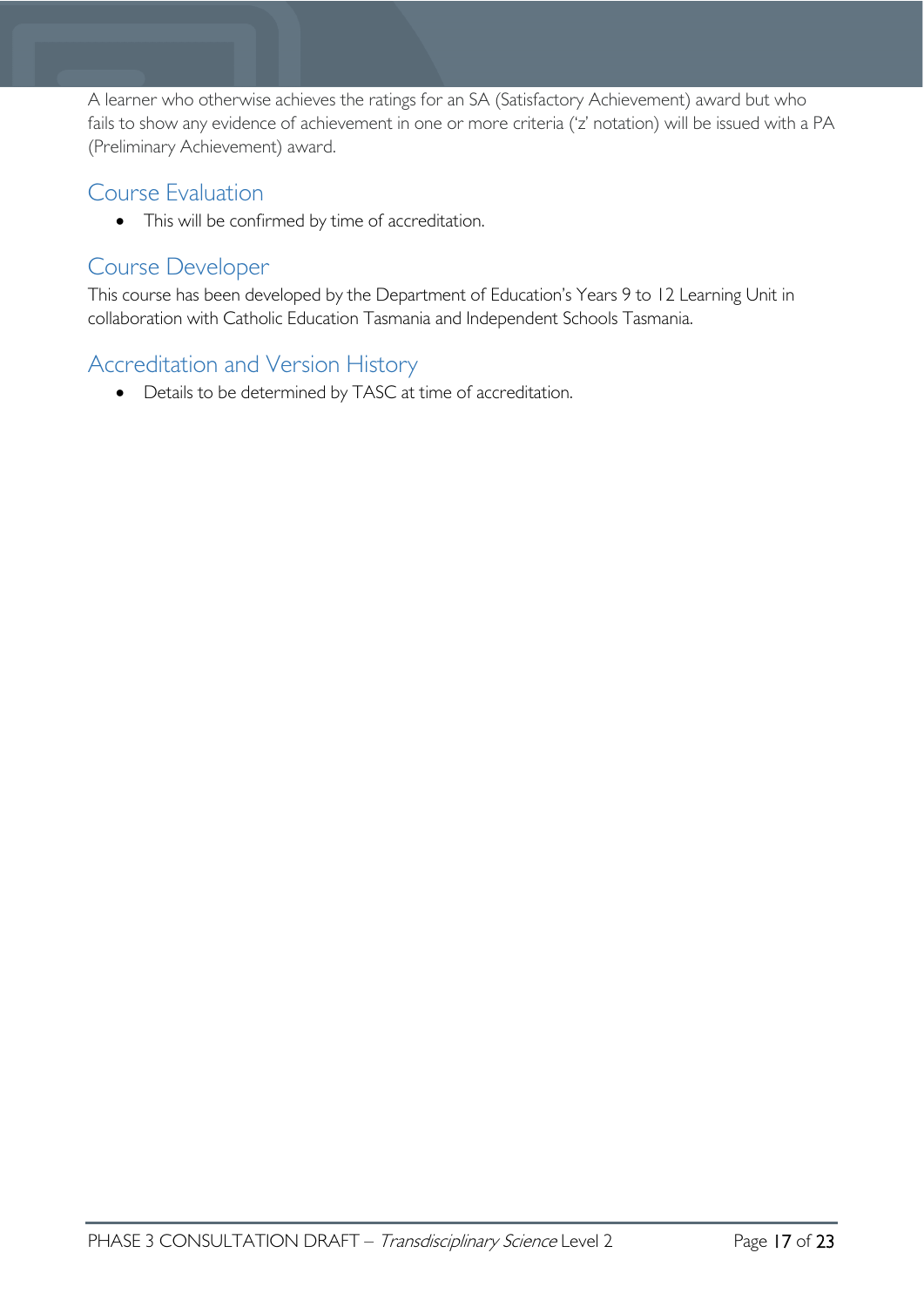# Appendix 1 - Line of Sight

| Learning Outcomes                      |                        |                             |                                            |                                                                                   |  |
|----------------------------------------|------------------------|-----------------------------|--------------------------------------------|-----------------------------------------------------------------------------------|--|
| What students are<br>expected to learn | <b>Content</b>         |                             |                                            |                                                                                   |  |
|                                        | What teachers<br>teach | <b>Work Requirements</b>    |                                            |                                                                                   |  |
|                                        |                        | Some of what<br>learners do | Criteria                                   |                                                                                   |  |
|                                        |                        |                             | Key characteristics of<br>what learners do | <b>Standards</b>                                                                  |  |
|                                        |                        |                             |                                            | Qualities to be<br>assessed for the key<br>characteristics of<br>what learners do |  |

<span id="page-17-0"></span>

|                  | Learning Outcomes                                                     | Course         | Work           | Criteria       | Standards | General                |
|------------------|-----------------------------------------------------------------------|----------------|----------------|----------------|-----------|------------------------|
|                  |                                                                       | Content        | Requirements   |                |           | Capabilities (GC)      |
|                  | Analyse the interrelationships of the development and applications of | Module 1, 2, 3 | Module 1, 2, 3 | $\subset$      | All       | GC:                    |
|                  | science with technology and the values of the broader community.      |                |                |                |           | E XE                   |
| $\overline{2}$ . | Apply and analyse models and theories used to explain scientific      | Module 1, 2, 3 | Module 1, 2, 3 | C <sub>2</sub> | All       | GC:                    |
|                  | processes.                                                            |                |                |                |           | 冒<br>習じ                |
|                  |                                                                       |                |                |                |           |                        |
| 3.               | Interpret, adapt and communicate within scientific inquiry.           | Module 1, 2, 3 | Module 1, 2, 3 | C <sub>3</sub> | All       | GC:                    |
|                  |                                                                       |                |                |                |           | 冒<br>$\frac{1}{24}$ G. |
| 4.               | Work independently and with others to research, design and            | Module         | Module         | C <sub>4</sub> | All       | GC:                    |
|                  | implement exploratory investigations for scientific inquiry.          |                |                |                |           | 믍<br><u>၉</u> ∷—       |
|                  |                                                                       |                |                |                |           |                        |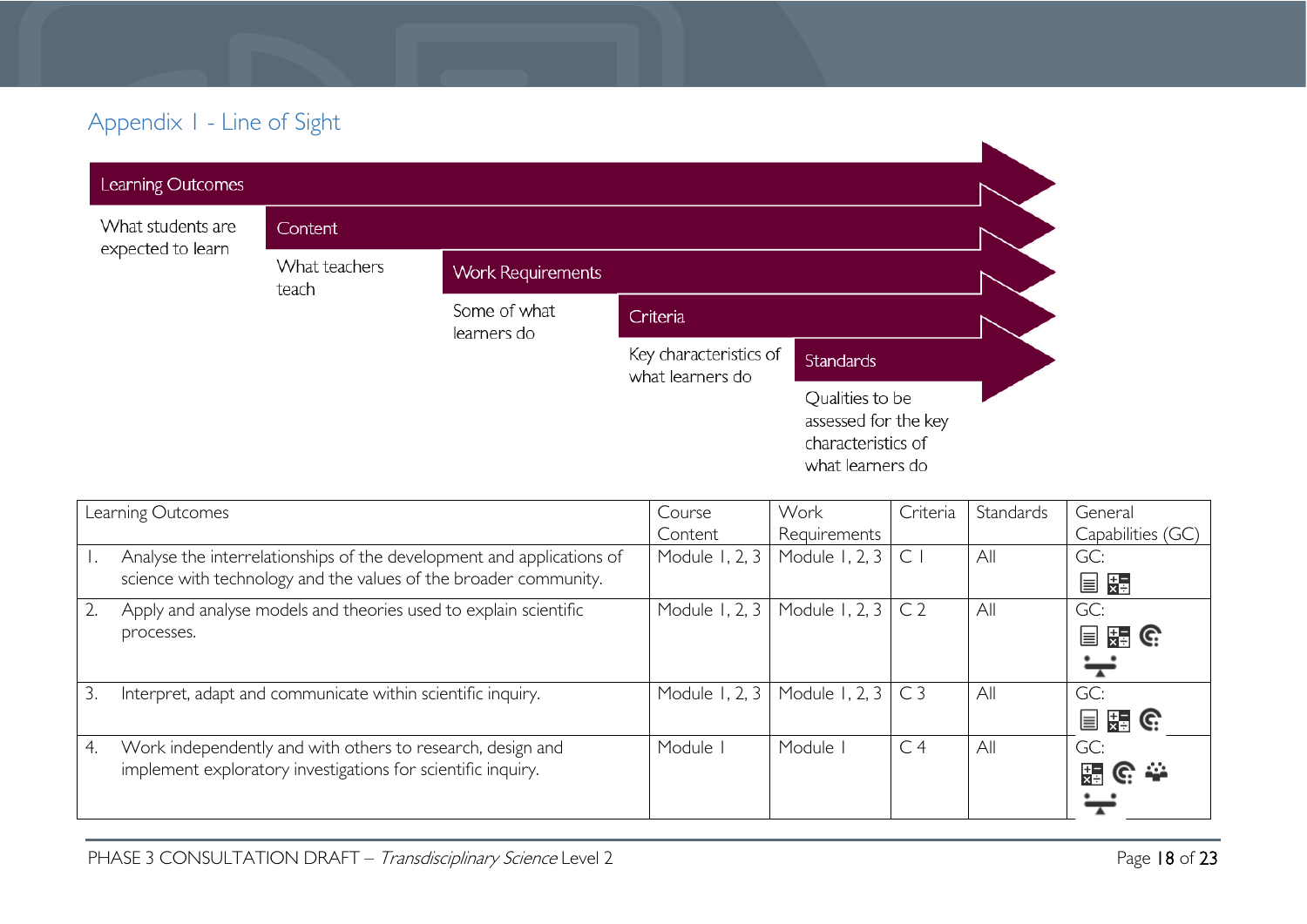|    | Work independently and with others to research, design and<br>implement investigations for to prepare for and/or support scientific<br>inquiry. | Module 2 | Module 2 | All | GC:<br>၉ ≏<br>믔         |
|----|-------------------------------------------------------------------------------------------------------------------------------------------------|----------|----------|-----|-------------------------|
| 6. | Work independently and with others to research, design and<br>implement investigations to complete an extended scientific inquiry.              | Module 3 | Module 3 | All | GC:<br><u>၉.⇔</u><br>믔급 |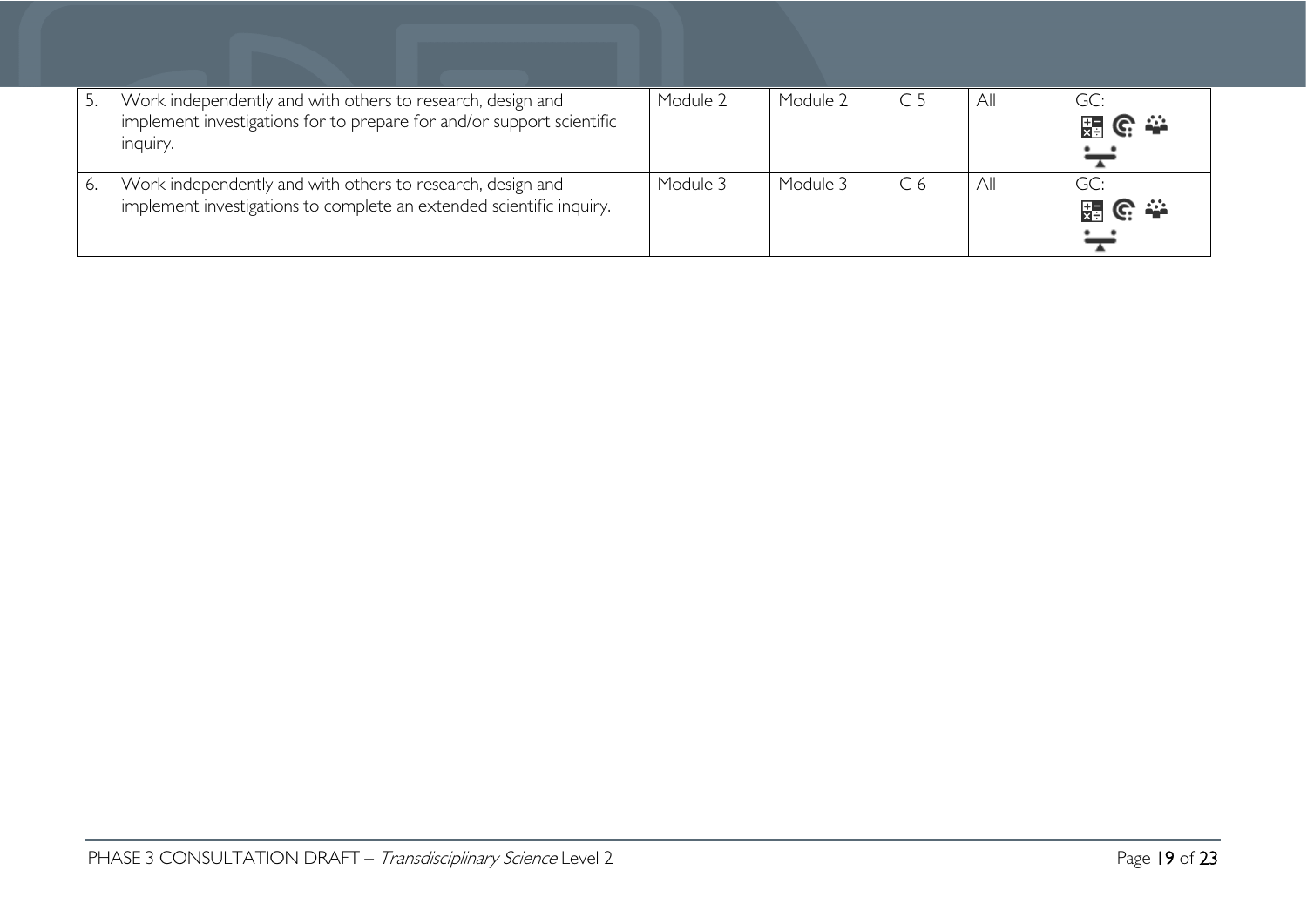# <span id="page-19-0"></span>Appendix 2 - Alignment to Curriculum Frameworks

### <span id="page-19-1"></span>Links to Foundation to Year 10

#### <span id="page-19-2"></span>Progression from the F-10 Australian Curriculum: Science

This course component continues to develop student understanding and skills from across the three strands of the F-10 Australian Curriculum: Science. In the Science Understanding strand, the Biology curriculum draws on knowledge and understanding from across the four sub-strands of Biological, Physical, Chemical, and Earth and Space sciences.

#### <span id="page-19-3"></span>Mathematical skills expected of students studying Transdisciplinary Science

This course component requires students to use the mathematical skills they have developed through the F-10 Australian Curriculum: Mathematics, in addition to the numeracy skills they have developed through the Science Inquiry Skills strand of the Australian Curriculum: Science.

Within the Science Inquiry Skills strand, students are required to gather, represent and analyse numerical data to identify the evidence that forms the basis of scientific arguments, claims or conclusions. In gathering and recording numerical data, students are required to make measurements using appropriate units to an appropriate degree of accuracy.

Students may need to be taught when it is appropriate to join points on a graph and when it is appropriate to use a line of best fit. They may also need to be taught how to construct a straight line that will serve as the line of best fit for a set of data presented graphically.

# <span id="page-19-4"></span>Appendix 3 - Work Requirements

#### <span id="page-19-5"></span>Module 1 Work Requirements Specifications

Focus Area: Transdisciplinary Science

Title of Work Requirement: Applying science in Tasmania

Mode /Format: Investigation

Learning Outcomes: 1, 2, 3, 4

#### Description:

Learners must complete a laboratory and/or field journal for assessment of criterion 4 and to prepare for the remainder of this Work Requirement.

Learners will outline:

- an area where science is applied in Tasmania referring to the key knowledge for Module 1
- a focus for further investigation in Module 2 and the reasons for this choice
- a summary of what will be investigated and what approaches will be taken in Module 2 Size: 50 Hours

Timing: This is a culminating performance for Module 1

External agencies: Engagement with scientists and their institutions is optional

#### Relevant Criterion/criteria:

- Criterion I
- Criterion 2
- Criterion 3
- Criterion 4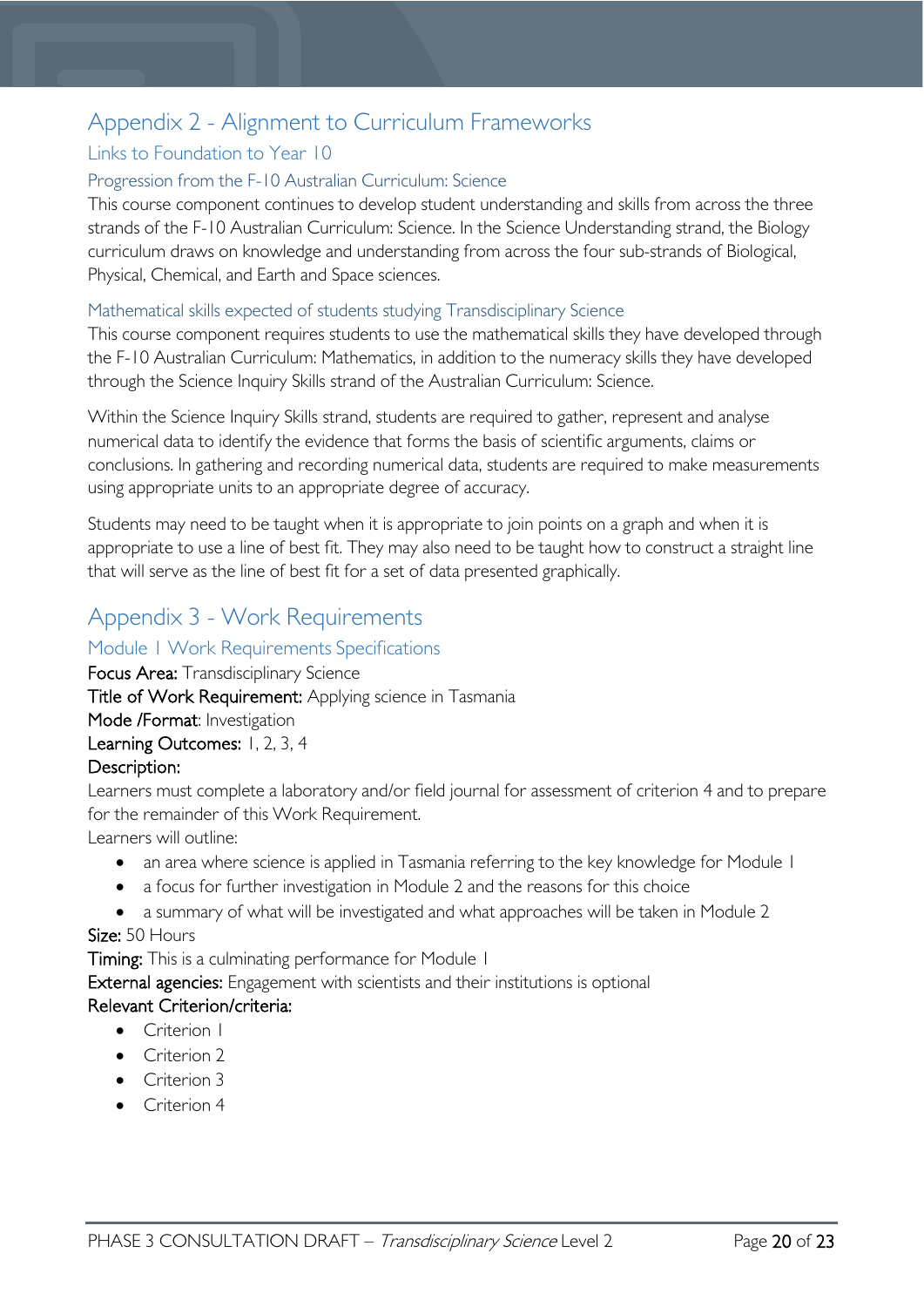#### <span id="page-20-0"></span>Module 2 Work Requirements Specifications

Focus Area: Transdisciplinary Science

Title of Work Requirement: Applying methodology and specialist knowledge

Mode /Format: Investigation

#### Learning Outcomes: 1, 2, 3, 5

#### Description:

Learners must complete a laboratory and/or field journal for assessment of criterion 5 and to prepare for the remainder of this Work Requirement.

Learners will outline:

- the focus of their investigation in the national context referring to the key knowledge for module 2
- the findings from their investigations in modules 1 and 2
- their plans for extended inquiry for Module 3 reasons for this choice referring to their findings in Module 2
- a summary of what will be investigated in Module 3 and the methodologies to be used

Size: 50 Hours

Timing: This is a culminating performance

External agencies: Engagement with scientists and their institutions is optional

#### Relevant Criterion/criteria:

- Criterion I
- Criterion 2
- Criterion 3
- Criterion 4

#### <span id="page-20-1"></span>Module 3 Work Requirements Specifications

Focus Area: Transdisciplinary Science Title of Work Requirement: Inquiry Poster Mode /Format: Product Learning Outcomes: 1, 2, 3 Description:

Utilising an A2 poster format learners will outline:

- the question being investigated in module 3
- their major findings with theoretical underpinning the evidence for them
- opportunities for further investigation with reasoning
- Size: 10 minutes multimodal presentation

Timing: This is a culminating performance

External agencies: Engagement with scientists and their institutions is optional

#### Relevant Criterion/criteria:

- Criterion 2
- Criterion 3

Relationship to External Assessment: Together with the Inquiry folio this form part of external assessment

Focus Area: Transdisciplinary Science Title of Work Requirement: Inquiry Folio Mode /Format: Folio Learning Outcomes: 1, 2, 3 and 6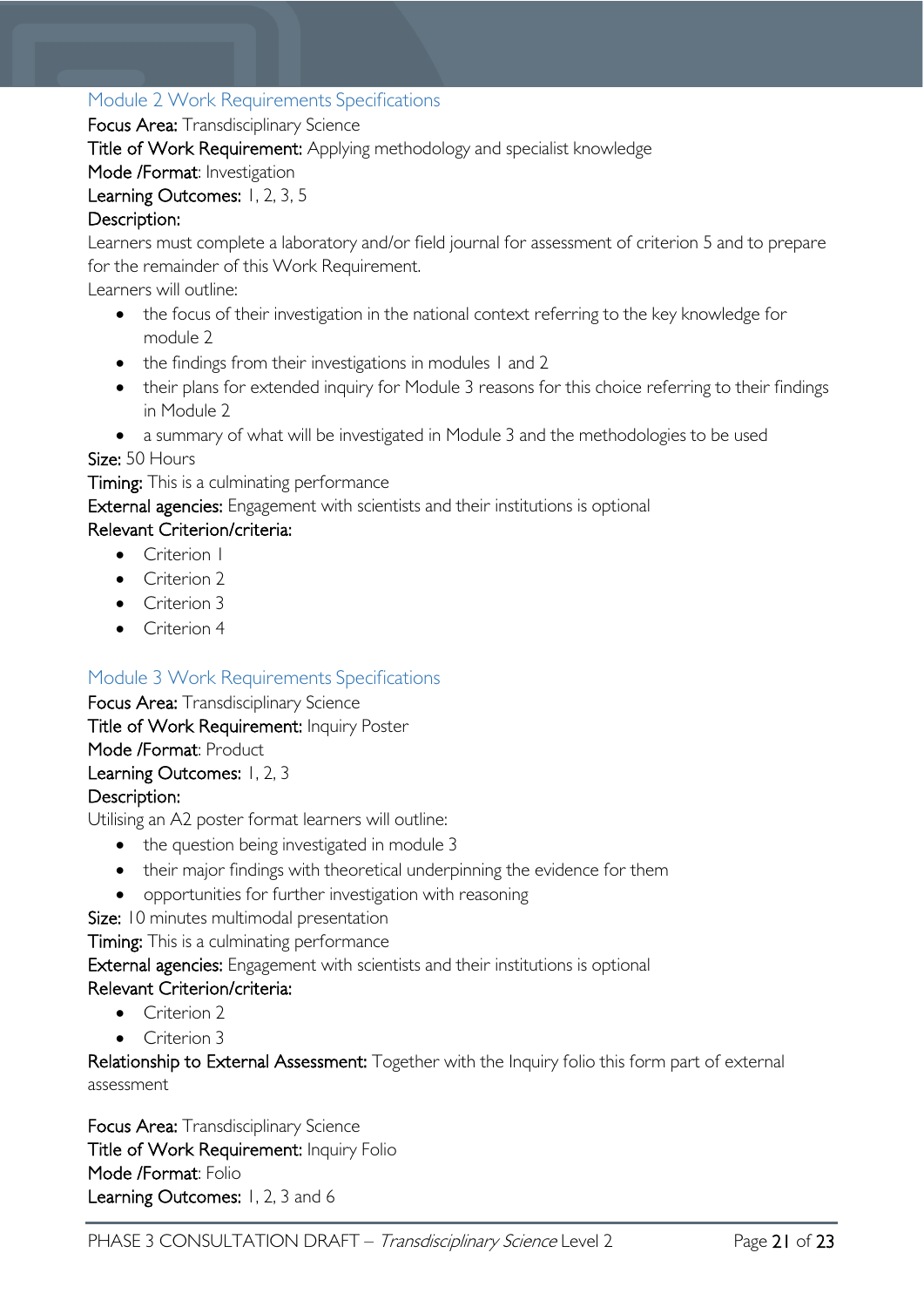#### Description:

Learners must complete a laboratory and/or field journal for assessment of criterion 6 and to prepare for the remainder of this Work Requirement.

Learners choose items from all three modules to for a folio, including:

- Discussion of the local, national and global contexts for their investigation
- Evidence to definitively support each element and claim on their Inquiry Poster

Size: 40 Hours

**Timing:** This is a culminating performance

External agencies: Engagement with scientists and their institutions is optional

#### Relevant Criterion/criteria:

- Criterion 1
- Criterion 2
- Criterion 3
- Criterion 6

### <span id="page-21-0"></span>Appendix 4 – General Capabilities and Cross-Curriculum Priorities

Learning across the curriculum content, including the cross-curriculum priorities and general capabilities, assists students to achieve the broad learning outcomes defined in the Alice Springs (Mparntwe) Education Declaration (December 2019).

General Capabilities:

The general capabilities play a significant role in the Australian Curriculum in equipping young Australians to live and work successfully in the twenty-first century.

In the Australian Curriculum, capability encompasses knowledge, skills, behaviours and dispositions. Students develop capability when they apply knowledge and skills confidently, effectively and appropriately in complex and changing circumstances, in their learning at school and in their lives outside school.

The general capabilities include:

- Critical and creative thinking  $\mathbb{C}$
- Ethical understanding  $\div$
- Information and communication technology capability  $\cdot \star$
- Intercultural understanding •
- Literacy  $\blacksquare$
- Numeracy
- Personal and social capability  $\ddot{\ddot{}}$

#### Cross-Curriculum Priorities:

Cross-curriculum priorities enable students to develop understanding about and address the contemporary issues they face, for their own benefit and for the benefit of Australia as a whole. The priorities provide national, regional and global dimensions which will enrich the curriculum through development of considered and focused content that fits naturally within learning areas. Incorporation of the priorities will encourage conversations between students, teachers and the wider community.